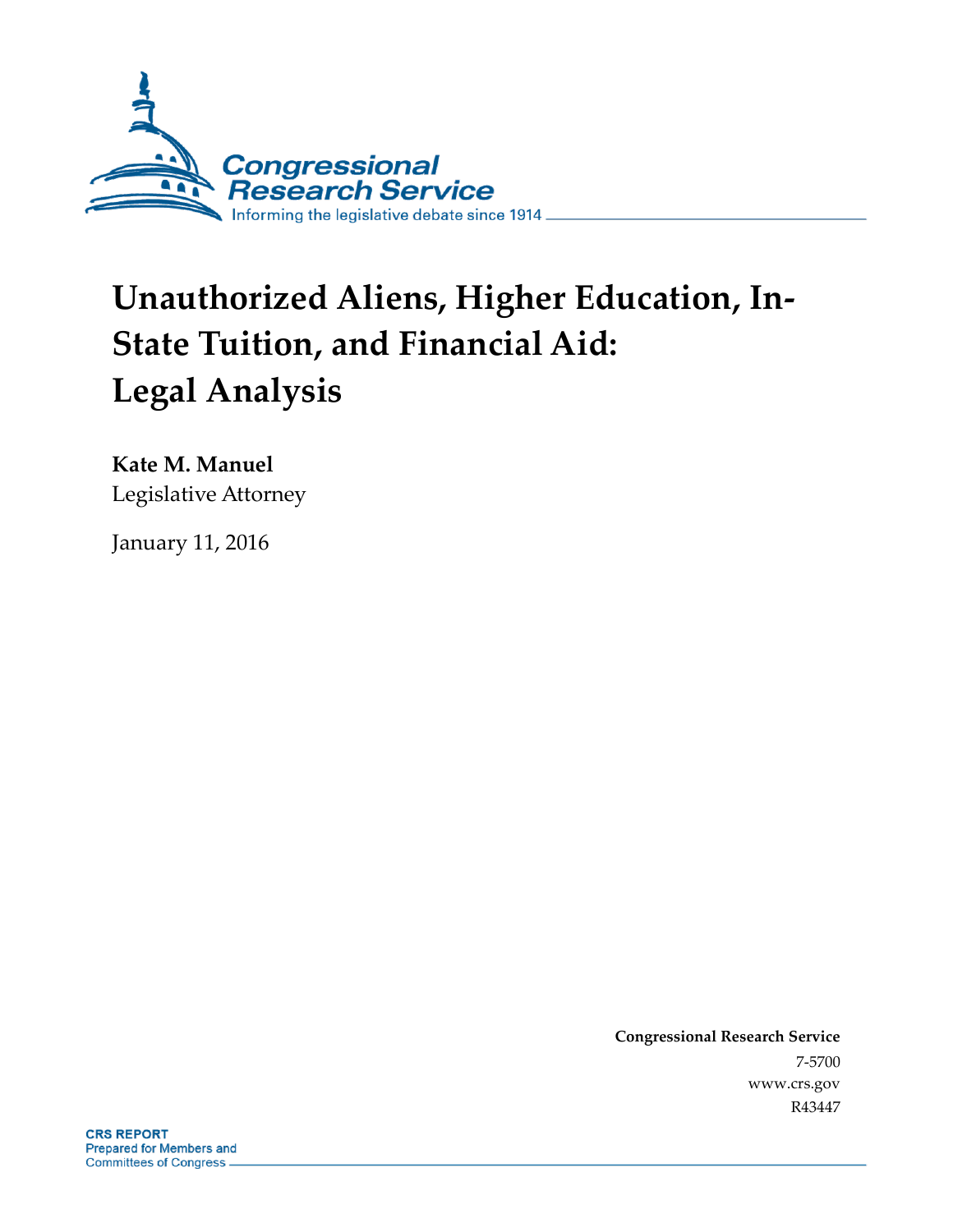# **Summary**

The existence of a sizable population of "DREAMers" in the United States has prompted questions about unauthorized aliens' eligibility for admission to public institutions of higher education, in-state tuition, and financial aid. The term *DREAMer* is widely used to describe aliens who were brought to the United States as children and raised here but lack legal immigration status. As children, DREAMers are entitled to public elementary and secondary education as a result of the Supreme Court's 1982 decision in *Plyler v. Doe*. There, the Court struck down a Texas statute that prohibited the use of state funds to provide elementary and secondary education to children who were not "legally admitted" to the United States because the state distinguished between these children and other children without a "substantial" goal, in violation of the Equal Protection Clause of the Fourteenth Amendment to the U.S. Constitution.

Once DREAMers complete high school, however, they may have less access to public higher education. *Plyler's* holding was limited to elementary and secondary education, and the Court's focus on the young age of those whom Texas denied a "basic education" has generally been taken to mean that measures denying unauthorized aliens access to higher education may be subject to less scrutiny than the Texas statute was. Thus, several states have adopted laws or practices barring the enrollment of unauthorized aliens at public institutions of higher education. In addition, Congress has enacted two statutes that restrict unauthorized aliens' eligibility for "public benefits," a term which has generally been construed to encompass in-state tuition and financial aid. The first of these statutes, the Personal Responsibility and Work Opportunity Reconciliation Act (PRWORA, P.L. 104-193), bars the provision of "state and local public benefits" to aliens who are "not lawfully present in the United States" unless the state enacts legislation that "affirmatively provides" for their eligibility. The second, the Illegal Immigration Reform and Immigrant Responsibility Act (IIRIRA, P.L. 104-208), bars states from providing "postsecondary education benefits" to aliens who are "not lawfully present" based on their residence in the state unless all U.S. citizens or nationals are eligible for such benefits, regardless of their residence.

State measures that variously *deny* or *grant* access to public higher education, in-state tuition, or financial aid have been challenged on the grounds that they violate the Equal Protection Clause, like the Texas measure at issue in *Plyler*. They have also been alleged to violate the Supremacy Clause of the U.S. Constitution, which establishes that federal law is "the supreme Law of the Land" and may preempt any incompatible provisions of state law. Based on the case law to date, it would appear that states do not, as a general matter, violate the Equal Protection or Supremacy Clauses by excluding unauthorized aliens from public institutions of higher education. On the other hand, access to public higher education has generally not been construed as a public benefit for purposes of PRWORA, such that it may only be provided to "unlawfully present" aliens if a state enacts legislation that affirmatively provides for their eligibility.

In-state tuition and financial aid have generally been seen as public benefits for purposes of PRWORA. However, courts have rejected the view that state statutes providing in-state tuition to unauthorized aliens are preempted unless they expressly refer to PRWORA, or to unauthorized aliens being eligible. Courts have also found that IIRIRA does not bar states from providing instate tuition to unauthorized aliens who complete a certain number of years of high school in the state and satisfy other criteria. In one case, the court reached this conclusion because it construed IIRIRA as barring only the provision of in-state tuition based on residence in the state, not based on other factors. In another case, the court found that IIRIRA did not create a private right of action such that individuals may sue to enforce alleged violations.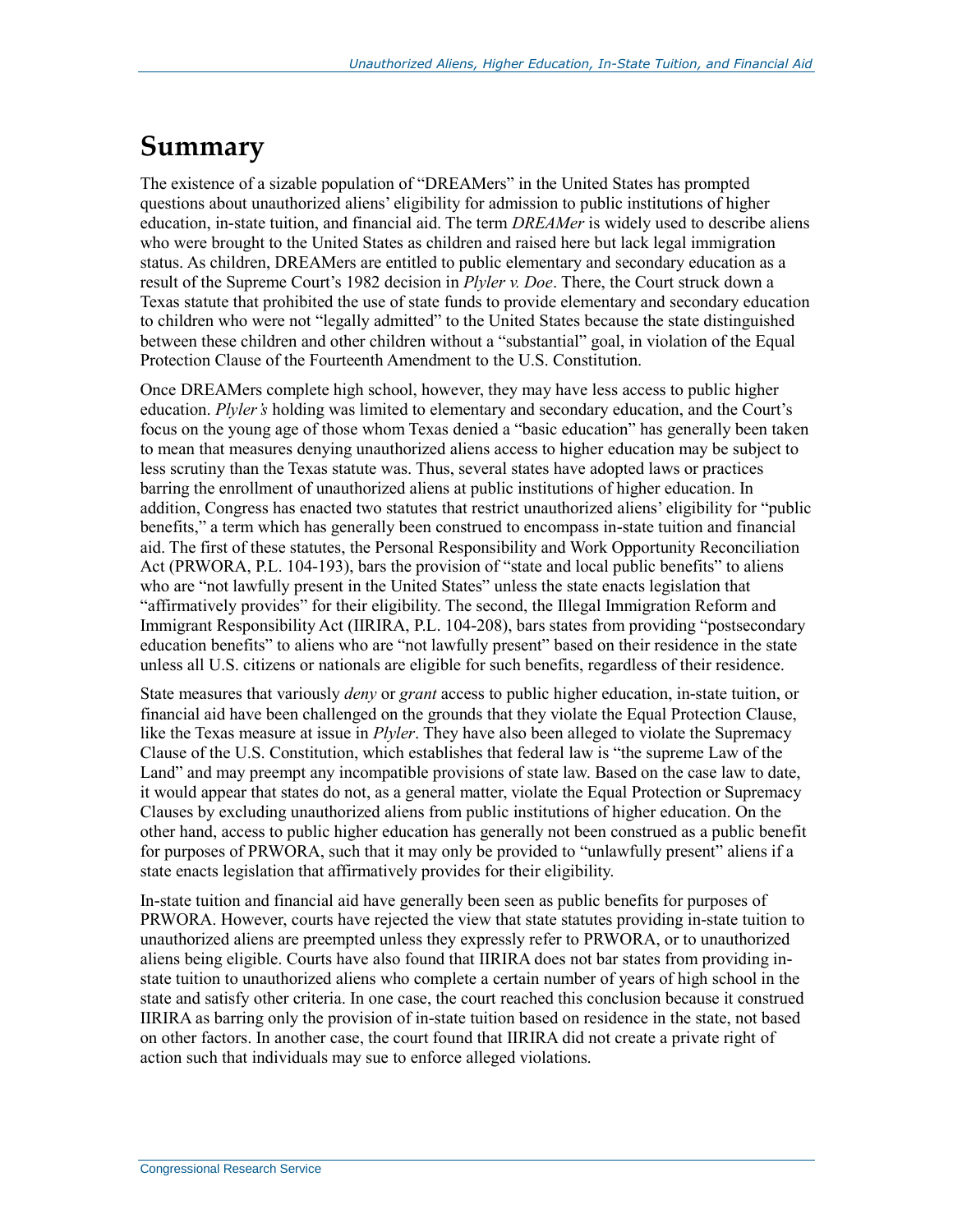# **Contents**

#### Contacts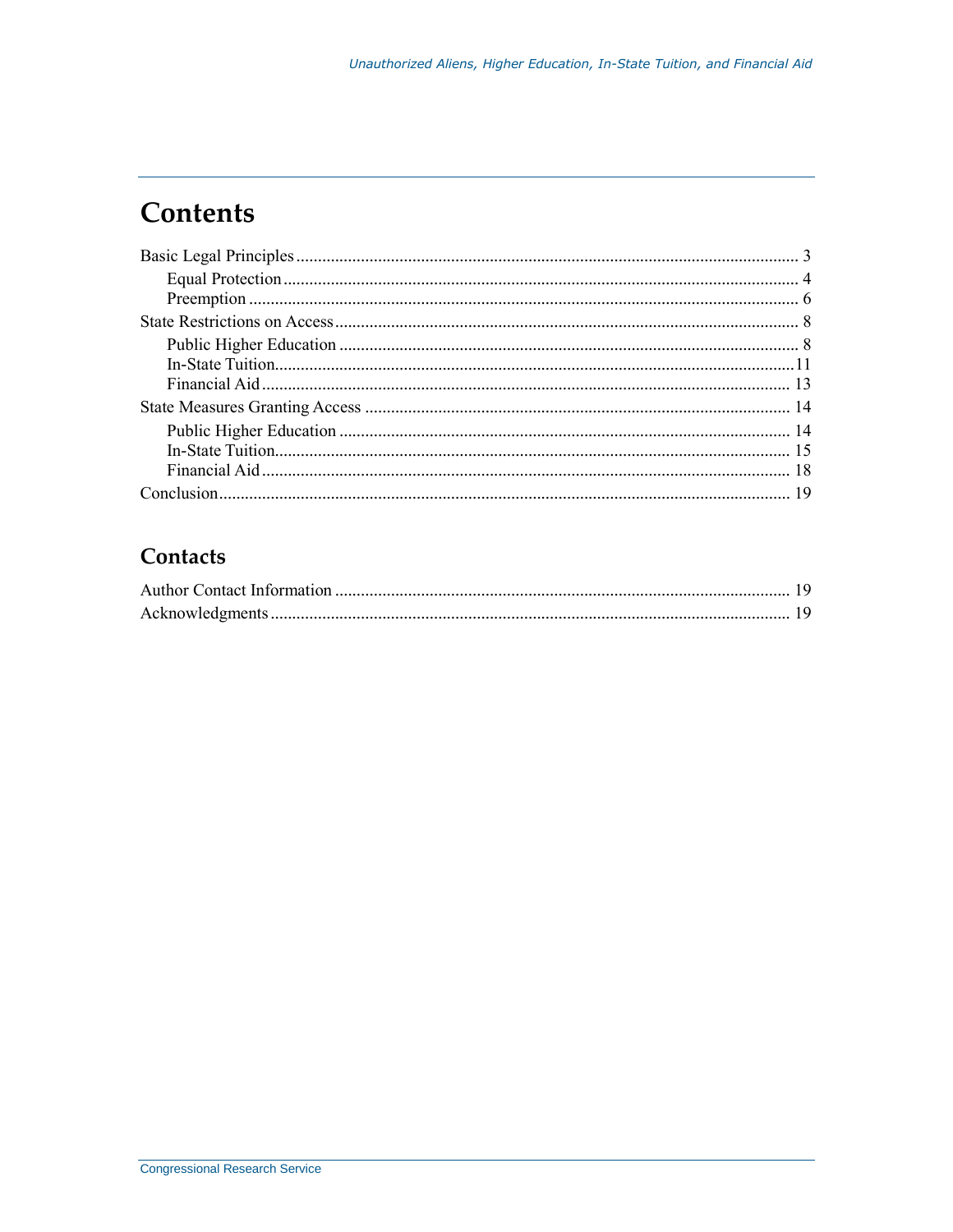he existence of a sizable population of "DREAMers" in the United States<sup>1</sup> has prompted questions about unauthorized aliens' eligibility for admission to public institutions of higher education, in-state tuition, and financial aid.<sup>2</sup> The term *DREAMer* is widely used to The existence of a sizable population of "DREAMers" in the United States<sup>1</sup> has prompted questions about unauthorized aliens' eligibility for admission to public institutions of higher education, in-state tuition, and fina immigration status.<sup>3</sup> As children, DREAMers are entitled to public elementary and secondary education as a result of the Supreme Court's 1982 decision in *Plyler v. Doe*. <sup>4</sup> There, the Court struck down a Texas statute that prohibited the use of state funds to provide elementary and secondary education to children who were not "legally admitted" to the United States because the state distinguished between these children and other children without a "substantial" goal, in violation of the Equal Protection Clause of the Fourteenth Amendment to the U.S. Constitution.<sup>5</sup> The *Plyler* Court did not, however, purport to address unauthorized aliens' access to higher education, and several states subsequently adopted laws or practices barring their enrollment at public institutions of higher education.<sup>6</sup> Congress has also restricted unauthorized aliens' eligibility for "public benefits," a term which has generally been construed to include in-state tuition and financial aid. $<sup>7</sup>$ </sup>

Emphasizing DREAMers' ties to the United States, including their attendance at public elementary and secondary schools,<sup>8</sup> some would permit them to remain in the United States legally, or expand their access to higher education. For example, in every Congress from the 109<sup>th</sup> to 113<sup>th</sup>, Members have introduced, either as separate bills or parts of other measures, versions of the Development, Relief, and Education for Alien Minors (DREAM) Act—from which DREAMers take their name—that would create a pathway to citizenship for them, as well as remove certain restrictions on states' ability to grant in-state tuition to unauthorized aliens.<sup>9</sup> No

3 *See, e.g.*, Immigration Policy Center, Who and Where the DREAMers Are, *available at* 

<sup>4</sup> 457 U.S. 202 (1982).

 $\overline{a}$ 

<sup>5</sup> *Id.* at 205. The Texas measure was also amended, following its enactment, to authorize local school districts to deny enrollment to children who were not "legally admitted" to the United States.

7 *See* Personal Responsibility and Work Opportunity Reconciliation Act (PRWORA), P.L. 104-193, tit. IV, §§401-435, 110 Stat. 2261-2276 (August 22, 1996) (generally codified, as amended, in 8 U.S.C. §§1601-1646); Illegal Immigration Reform and Immigrant Responsibility Act (IIRIRA), P.L. 104-208, Div. C, tit. V, subtit. A, §505, 110 Stat. 3009-672 (September 30, 1996) (codified at 8 U.S.C. §1623). Neither PRWORA nor Section 505 of IIRIRA amended the Immigration and Nationality Act (INA), so citations to them reference only Title 8 of the *United States Code*.

<sup>8</sup> *Cf.* Juan Carlos Guzmán & Raúl C. Jara, The Economic Benefits of Passing the DREAM Act, Center for American Progress, October 2012 (copy on file with the author).

<sup>&</sup>lt;sup>1</sup> For estimates as to the number of persons who might benefit from enactment of some version of the Development, Relief, and Education for Alien Minors (DREAM) Act, see generally CRS Report RL33863, *Unauthorized Alien Students: Issues and "DREAM Act" Legislation*, by Andorra Bruno.

 $2$  The term "unauthorized alien" is used in this report to refer to aliens who entered or remained in the United States in violation of immigration law, and currently lack a legal immigration status. Depending upon their circumstances, such aliens could also be seen as unlawfully present in the United States. *But see infra* not[e 13.](#page-4-0)

http://www.immigrationpolicy.org/just-facts/who-and-where-dreamers-are.

<sup>6</sup> *See, e.g.*, ARIZ. REV. STAT. §15-1803(B) (2015) ("In accordance with the illegal immigration reform and immigrant responsibility act of 1996 (P.L. 104-208; 110 stat. 3009), a person who was not a citizen or legal resident of the United States or who is without lawful immigration status is not entitled to classification as an in-state student pursuant to section 15-1802 or entitled to classification as a county resident pursuant to section 15-1802.01."); GA. CODE ANN. §50-36-1(a)(4)(A)(i) (2015) (defining *public benefit* to include adult education). The Georgia provision was challenged as part of the litigation in *Georgia Latino Alliance for Human Rights v. Deal*. *See* No. 1:11-CV-1804, Complaint for Declaratory and Injunctive Relief: Class Action (filed N.D. Ga., June 2, 2011). However, its enforcement, as to enrollment at public institutions of higher education, does not appear to have been affected by that litigation.

<sup>9</sup> For discussion of the various DREAM Act bills, see CRS Report RL33863, *Unauthorized Alien Students: Issues and "DREAM Act" Legislation*, by Andorra Bruno; and archived CRS Report R43335, *Unauthorized Alien Students: Legislation in the 109th and 110th Congresses*, by Andorra Bruno. Versions of the DREAM Act would generally repeal (continued...)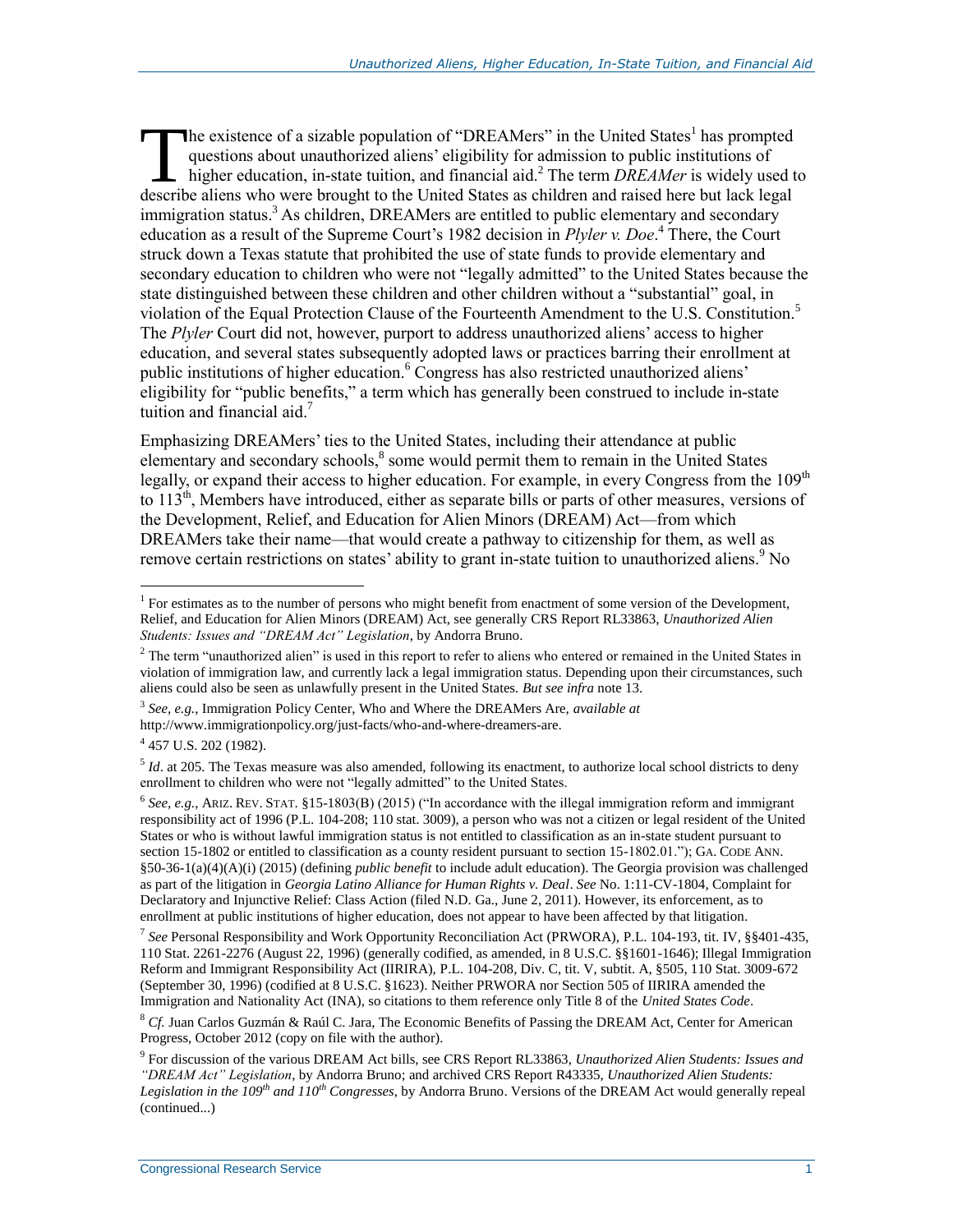such legislation has been enacted by Congress to date.<sup>10</sup> However, several states have passed their own DREAM Acts, which permit some DREAMers to receive in-state tuition or, less commonly, state financial aid<sup>11</sup> (but cannot provide a pathway to citizenship because Congress has exclusive power over naturalization).<sup>12</sup> The Obama Administration also began granting deferred action—a type of relief from removal—to qualifying DREAMers in 2012.<sup>13</sup> Because aliens granted deferred action are generally viewed as "lawfully present" for purposes of federal immigration law,<sup>14</sup> they could potentially be deemed eligible for certain educational benefits that are denied to aliens who are "unlawfully present."<sup>15</sup> However, not all aliens commonly known as DREAMers have been

<span id="page-4-0"></span> $\overline{a}$ 

<sup>11</sup> *See, e.g.*, 110 ILL. COMP. STAT. §305/7e-5 (2015) ("[F]or tuition purposes, the Board of Trustees shall deem an individual an Illinois resident ..., if ... [t]he individual graduated from a public or private high school or received the equivalent of a high school diploma in this State ... [and] [t]he individual attended school in this State for at least 3 years as of the date the individual graduated from high school or received the equivalent of a high school diploma...."); MD. EDUC. CODE ANN. §15-106.8(b) & (c) (2015) (similar). Many state DREAM Acts require that unauthorized aliens file an affidavit stating that they have submitted an application to legalize their status, or will submit an application as soon as they are able to do so. *See, e.g.*, CAL. EDUC. CODE §68130.5(a)(4) (2016). However, opponents of state DREAM Acts have noted that these requirements have little practical significance because unauthorized alien students generally cannot legalize their immigration status under current law. *See, e.g.*, Kris W. Kobach, *Immigration Nullification: In-State Tuition and Lawmakers Who Disregard the Law*, 10 N.Y.U. J. LEGIS. & PUB. POL'Y 473, 506 (2006/2007). It is, in part, to provide DREAMers with a means to legalize their status that Members of Congress have introduced versions of the DREAM Act and related legislation.

<sup>12</sup> *See, e.g.*, Chirac v. Chirac's Lessee, 15 U.S. 259, 269 (1817) ("[T]he power of naturalization is exclusively in Congress.").

<sup>13</sup> See, e.g., Janet Napolitano, Secretary of Homeland Security, Exercising Prosecutorial Discretion with Respect to Individuals Who Came to the United States as Children, June 15, 2012, at 1, *available at* http://www.dhs.gov/xlibrary/ assets/s1-exercising-prosecutorial-discretion-individuals-who-came-to-us-as-children.pdf. Implementation of a 2014 proposal by the Obama Administration to expand the DACA program to include older aliens, as well as aliens who entered the United States at later dates, has been enjoined by a federal court. *See generally* CRS Legal Sidebar WSLG1437, *Fifth Circuit Declines to Lift Injunction Barring Implementation of the Obama Administration's 2014 Deferred Action Programs*, by Kate M. Manuel and Sarah S. Herman. However, this injunction does not affect implementation of the 2012 DACA initiative, and a separate legal challenge to that program was dismissed on standing grounds. *See generally* CRS Legal Sidebar WSLG1223, *Appeals Court Affirms Dismissal of Challenge to 2012 Deferred Action Program*, by Kate M. Manuel. For more on standing, see *infra* not[e 116](#page-19-0) and accompanying text.

<sup>14</sup> *See, e.g.,* U.S. Citizenship & Immigr. Servs., Frequently Asked Questions, last updated June 15, 2015, *available at*  http://www.uscis.gov/humanitarian/consideration-deferred-action-childhood-arrivals-process/frequently-askedquestions. ("An individual who has received deferred action is authorized by [the Department of Homeland Security (DHS)] to be present in the United States, and is therefore considered by DHS to be lawfully present during the period deferred action is in effect.") DACA beneficiaries are currently granted deferred action status for a two-year period, subject to revocation and renewal.

<sup>15</sup> For example, the Virginia Attorney General has declared that DACA beneficiaries are eligible for in-state tuition, in part, because "no provision ... of federal law" bars them from establishing the intent to be domiciled in Virginia. Mark R. Herring, Attorney General, Memorandum to the Director, State Council of Higher Education for Virginia, April 29, 2014, *available at* http://www.ag.virginia.gov/Media%20and%20News%20Releases/News\_Releases/Herring/ DACA\_AG\_Advice\_Letter.pdf. Insofar as the Attorney General may have considered federal restrictions upon noncitizens' eligibility for public benefits, discussed below, in reaching this conclusion, he could have reasoned that (continued...)

<sup>(...</sup>continued)

Section 505 of IIRIRA, which bars states from providing "postsecondary education benefits" to aliens who are "not lawfully present" based on their residence within the state unless other U.S. citizens or nationals are eligible for such benefits, regardless of their state of residence. *See, e.g.*, DREAM Act of 2011, H.R. 1842, 112<sup>th</sup> Cong., at §8(b). However, because of how Section 505 has been construed by the courts to date, it has arguably not served as a significant barrier to states' ability to grant in-state tuition to unauthorized aliens. *See infra* notes 112-119 and accompanying text.

<sup>&</sup>lt;sup>10</sup> The comprehensive immigration bill passed by the Senate  $(S, 744)$  in the 113<sup>th</sup> Congress included provisions that would have provided some DREAMers with a pathway to citizenship. *See generally* archived CRS Report R43097, *Comprehensive Immigration Reform in the 113th Congress: Major Provisions in Senate-Passed S. 744*, by Ruth Ellen Wasem.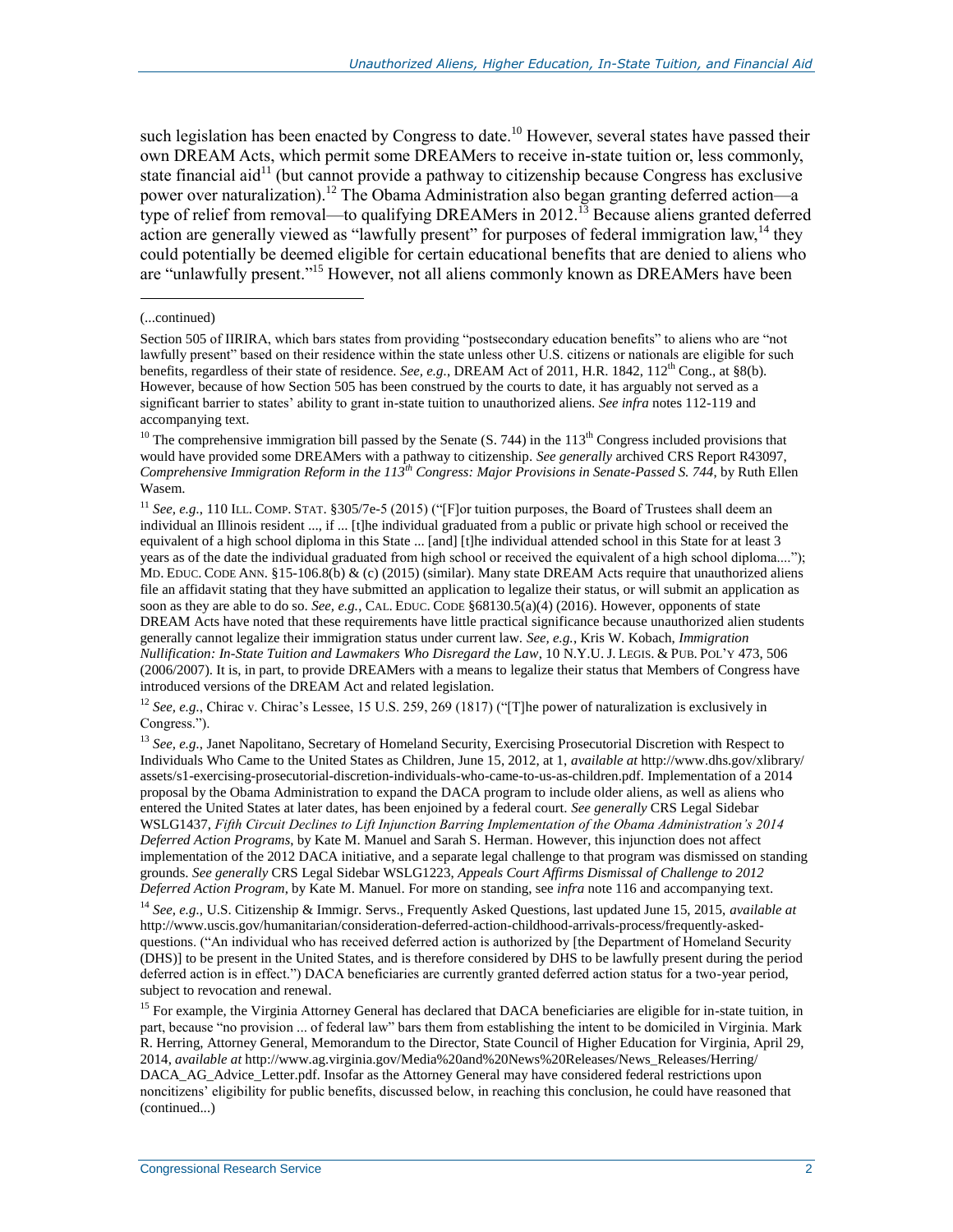granted deferred action,<sup>16</sup> and even those who have been granted deferred action are considered to be lawfully present only while they are in deferred action or other similar status.

Others, however, emphasize DREAMers' presence in the United States in violation of federal immigration law, and seek to ensure that public benefits are made available only to U.S. citizens, lawful permanent residents (LPRs), and nonimmigrants with legal status.<sup>17</sup> Several states have, for example, adopted measures barring unauthorized aliens from attending public institutions of higher education.<sup>18</sup> Certain states have also reiterated, or sought to expand upon, existing federal restrictions upon unauthorized aliens' receipt of public benefits in order to ensure that they do not receive in-state tuition or state financial aid.<sup>19</sup>

<span id="page-5-0"></span>This report surveys key legal issues pertaining to unauthorized alien students' access to higher education, in-state tuition, and financial aid.

# **Basic Legal Principles**

State measures that would *deny* or *provide* access to public institutions of higher education, instate tuition, and financial aid to unauthorized aliens have been challenged on various grounds. While these grounds can vary depending upon the specific statute or practice in question, the grounds most commonly asserted appear to be violations of the Equal Protection and Supremacy Clauses of the U.S. Constitution. Thus, these provisions are the focus of discussion in this report, and the following paragraphs provide an overview of the basic principles implicated in discussions of equal protection and preemption.

<sup>(...</sup>continued)

these restrictions do not preclude DACA beneficiaries from receiving in-state tuition because they apply to aliens who are not "lawfully present," and aliens granted deferred action are generally deemed to be lawfully present for purposes of federal immigration law. For further discussion of this declaration, see CRS Legal Sidebar WSLG923, DACA Beneficiaries' Eligibility for In-State Tuition in Virginia, by Kate M. Manuel.

<sup>16</sup> *See, e.g.*, Frequently Asked Questions, *supra* note14 (eligibility limited to aliens who, among other things, came to the United States before their  $16<sup>th</sup>$  birthday and have resided here continuously since June 15, 2007).

<sup>17</sup> *See, e.g.*, *Immigration Nullification*, *supra* note 11, at 498-500 (arguing that provision of in-state tuition to unauthorized aliens constitutes a poor use of limited financial resources, and "reward[s] illegal behavior").

<sup>&</sup>lt;sup>18</sup> *See, e.g.*, MONT. CODE ANN. §1-1-411(6)(c)(ii) (2015) (barring unauthorized aliens from receiving state services, and defining *state service* to include "qualification as a student in the university system for the purposes of a public education"); S.C. CODE ANN. §59-101-430(A) (2014) ("An alien unlawfully present in the United States is not eligible to attend a public institution of higher learning in this State ...."); University System of Georgia, Board of Regents Policy Manual, at §4.1.6 ("A person who is not lawfully present in the United States shall not be eligible for admission to any University System institution which, for the two most recent academic years, did not admit all academically qualified applicants.") (copy on file with the author). A 2014 state court decision finding that the Montana statute codified at §1-1-411 was preempted did note that "[f]ederal law does not regulate" qualification as a student in a public university when discussing "conflicts" between the Montana statute and federal law. *See* Montana Immigrant Justice Alliance v. Bullock, No. BDV-2012-1042, Order on Cross-Motions for Summary Judgment, at 9-10 (Mont. First Judicial District, Lewis and Clark County, June 20, 2014) (copy on file with the author). However, this decision did not directly address whether states are preempted from restricting unauthorized aliens from enrolling at public institutions of higher education. Instead, the court found the state measure was preempted because it relied upon classifications of aliens not used in federal law and upon state officials' determinations of aliens' status. *See infra* note 64 and accompanying text. For discussion of a reported challenge in Georgia state court to the Georgia Board of Regents' policy, see Angela Adams & Kerry S. Boyne, *Access to Higher Education for Undocumented and "Dacamented" Students: The Current State of Affairs*, 25 IND. INT'L & COMP. L. REV. 47, 59 (2015).

<sup>19</sup> *See supra* note 6.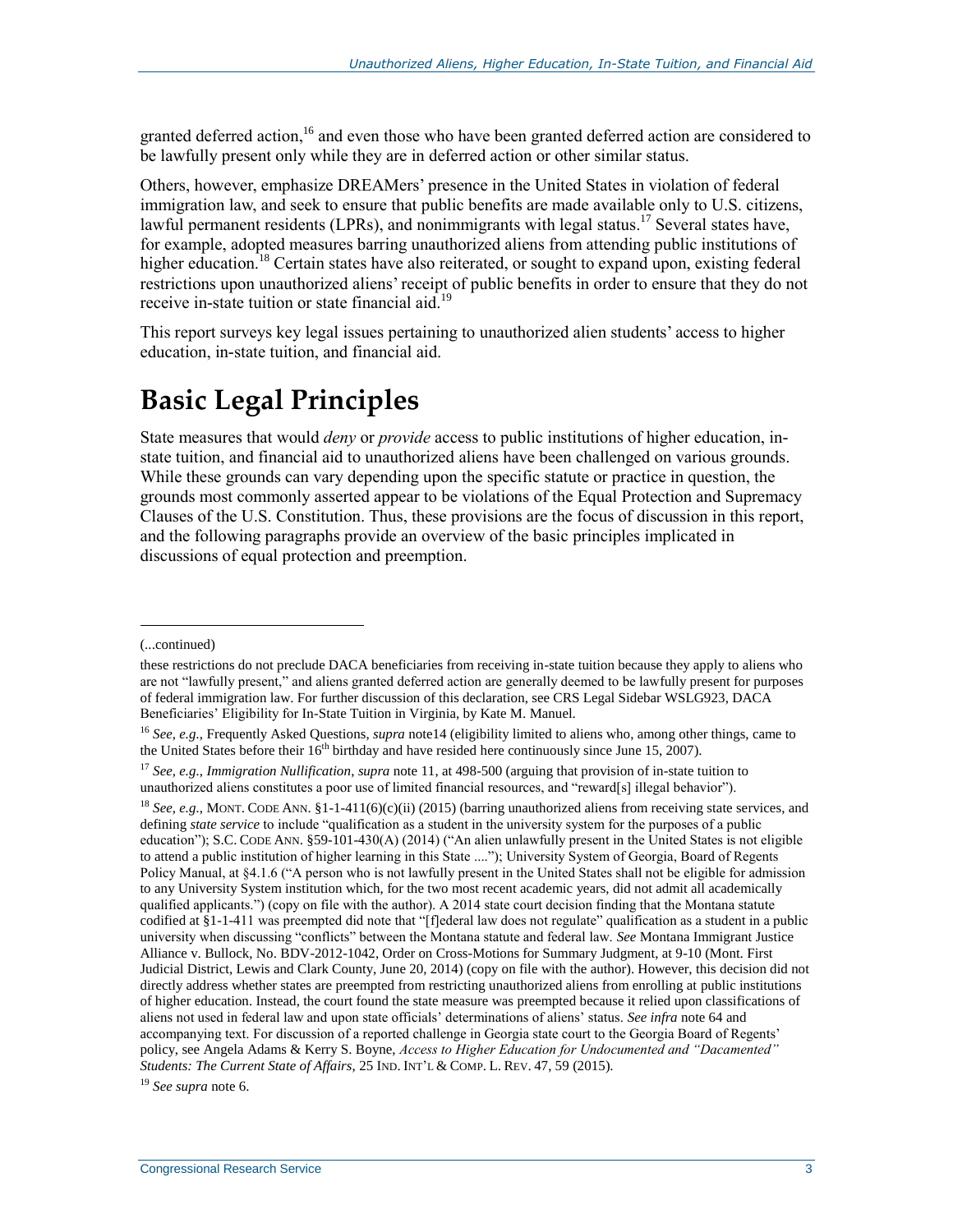### **Equal Protection**

The Equal Protection Clause of the Fourteenth Amendment bars states from "deny[ing] to any person within [their] jurisdiction the equal protection of the laws."<sup>20</sup> Aliens have been found to be encompassed by the Fourteenth Amendment's usage of "person."<sup>21</sup> As a result, measures that would treat aliens differently than citizens may be subject to challenge on equal protection grounds. The level of scrutiny applied by the courts in reviewing such measures frequently determines whether the measure is upheld or struck down. With "rational basis review," the challenged measure will generally be upheld if it is a rational means of promoting a legitimate government objective. The measure is "presumed constitutional," and those challenging the law have the burden of negating all possible rational justifications for the classification.<sup>22</sup> In contrast, with "strict scrutiny," the challenged measure will be upheld only if the government can demonstrate that the measure is necessary to achieve a compelling interest and is narrowly tailored for that purpose.<sup>23</sup> Courts have also applied other tests, falling between rational basis review and strict scrutiny, in some cases due to the persons or rights affected by the measure.<sup>24</sup>

The level of scrutiny applied to measures that classify on the basis of alienage depends, in part, on whether the measure is federal, or state or local. Because Congress's plenary power over immigration permits it to enact measures as to aliens that would be unconstitutional if applied to citizens,<sup>25</sup> federal classifications based on alienage are subject to rational basis review, and have generally been upheld. For example, in its 1976 decision in *Mathews v. Diaz*, the Supreme Court upheld a federal law that barred LPRs who had not resided in the United States for five years from enrolling in Medicare Part B, because it viewed the measure as a valid exercise of the federal government's authority to regulate the entry and residence of aliens, not as "irrational."<sup>26</sup> State and local measures, in contrast, have generally been subject to strict scrutiny,  $27$  unless (1) the restrictions involve "political and governmental functions,"<sup>28</sup> or (2) Congress has "by uniform" rule prescribed what it believes to be appropriate standards for the treatment of an alien

 $^{20}$  U.S. Const., amend. XIV,  $\S1$ .

<sup>21</sup> *See, e.g.*, Plyler v. Doe, 457 U.S. 202, 210 (1982) ("Whatever his status under the immigration laws, an alien is surely a 'person' in any ordinary sense of that term."). *But see* Mathews v. Diaz, 426 U.S. 67, 78 (1972) ("The fact that all persons, aliens and citizens alike, are protected by the [constitutional guarantee of equal protection] does not lead to the further conclusion that all aliens are entitled to enjoy all the advantages of citizenship or, indeed, to the conclusion that all aliens must be placed in a single homogenous legal classification.").

<sup>22</sup> *See, e.g.*, Heller v. Doe by Doe, 509 U.S. 312, 320 (1993) ("[T]he burden is on the one attacking the legislative arrangement to negative every conceivable basis which might support it, whether or not the basis has a foundation in the record[, and] courts are compelled under rational-basis review to accept a legislature's generalizations even when there is an imperfect fit between means and ends.") (internal citations omitted).

<sup>&</sup>lt;sup>23</sup> See, e.g., Loving v. Virginia, 388 U.S. 1, 11 (1967) (racial classifications must be shown to be necessary to some "legitimate overriding purpose"); McLaughlin v. Florida, 379 U.S. 184, 192, 194 (1964) (racial classifications "bear a far heavier burden of justification" than other classifications, and are invalid absent an "overriding statutory purpose").

<sup>24</sup> *See, e.g.*, United States v. Virginia, 518 U.S. 515 (1996) (requiring the state to provide an "exceedingly persuasive justification" for its policy of maintaining an all-male military academy).

<sup>25</sup> *See, e.g.*, Kleindienst v. Mandel, 408 U.S. 753, 765-70 (1972).

<sup>&</sup>lt;sup>26</sup> 426 U.S. 67 (1976).

<sup>&</sup>lt;sup>27</sup> *See, e.g.*, Nyquist v. Mauclet, 432 U.S. 1, 8 n. 9 (1977) ("[C] lassifications based on alienage are inherently suspect, and are therefore subject to strict scrutiny whether or not a fundamental right is impaired.") (internal quotations omitted).

<sup>28</sup> Foley v. Connelie, 435 U.S. 291, 295-96 (1978) (quoting *Sugarman v. Dougall*, 413 U.S. 634, 647 (1973)) (applying rational basis review to a New York law that barred noncitizens from becoming police officers on the grounds that states must have the power to "preserve the basic conception of a political community" for a democracy to function).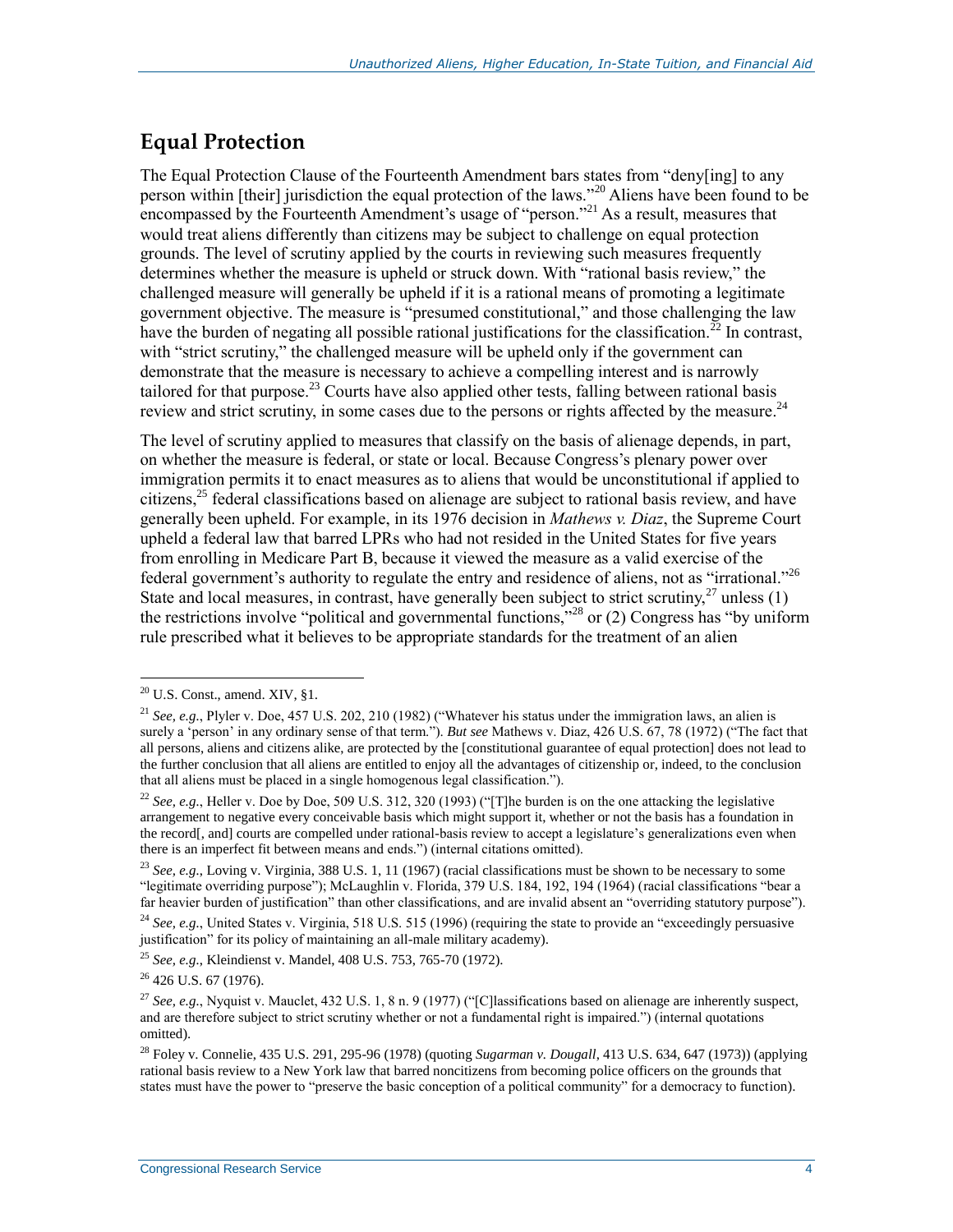subclass."<sup>29</sup> However, it is important to note that the Supreme Court decisions applying strict scrutiny to state or local measures that treated aliens differently than citizens all involved lawful permanent resident aliens (LPRs),<sup>30</sup> and the Court in *Plyler* expressly declined to apply strict scrutiny to the Texas statute because "undocumented status is not irrelevant to any proper legislative goal."<sup>31</sup> Instead, the *Plyler* Court applied a level of scrutiny that has since come to be characterized as "intermediate scrutiny," requiring the state to show that the challenged measure furthered a "substantial" goal.<sup>32</sup> Some have suggested, however, that the heightened level of scrutiny given to the Texas measure in *Plyler* reflects the facts and circumstances of the case which involved a law that a majority of the Court viewed as depriving "minor children" of a "basic education"—and is not generally applicable to classifications involving unauthorized aliens.<sup>33</sup>

Neither education, $34$  nor receipt of public benefits, $35$  has been recognized as a fundamental right for purposes of equal protection, such that its denial would result in the application of strict scrutiny. The *Plyler* Court subjected the denial of access to public elementary and secondary education to intermediate scrutiny. However, as previously noted, this degree of scrutiny may reflect the facts and circumstances of the case. Similarly, receipt of public benefits has generally been seen to fall within the "area of economics and social welfare,"<sup>36</sup> and classifications affecting such interests, standing alone (i.e., not involving a suspect classification of persons), are generally subject to rational basis review. $37$ 

<sup>29</sup> *Plyler*, 457 U.S. at 219 n.19. For further discussion of whether PRWORA provides a "uniform rule." see *infra* note 73 and accompanying text.

<sup>&</sup>lt;sup>30</sup> *See, e.g.*, League of United Latin American Citizens [LULAC] v. Bredesen, 500 F.3d 523 (6<sup>th</sup> Cir. 2007) (noting that the Supreme Court has never applied strict scrutiny to a state or local measure affecting aliens who are not LPRs); LeClerc v. Webb, 419 F.3d 405, 416 (5<sup>th</sup> Cir. 2005) (noting that the Supreme Court "ha[s] never applied strict scrutiny review to a state law affecting ... other alienage classifications [than LPRs]" and citing, as evidence of this, *Toll v. Moreno*, 458 U.S. 1 (1982) (foregoing equal protection analysis in a case involving lawful nonimmigrant aliens); *De Canas v. Bica*, 424 U.S. 351 (1976) (foregoing equal protection analysis in a case involving unauthorized aliens); *Plyler v. Doe*, 457 U.S. 202 (1982) (applying modified rational basis review in a case involving unauthorized aliens).

<sup>31</sup> *Plyler*, 457 U.S. at 220-21. *See also id*. at 223 ("Undocumented aliens cannot be treated as a suspect class because their presence in this country in violation of federal law is not a 'constitutional irrelevancy.'").

<sup>32</sup> *Id*. at 220.

<sup>33</sup> *See, e.g.*, Kadrmas v. Dickinson Public Schools, 487 U.S. 450, 459 (1988) (stating of *Plyler*, "We have not extended this holding beyond the 'unique circumstances,' that provoked its 'unique confluence of theories and rationales'") (internal citations omitted); Laura S. Yates, *Plyler v. Doe and the Rights of Undocumented Immigrants to Higher Education: Should Undocumented Students Be Eligible for In-State Tuition Rates?*, 82 WASH. UNIV. L. REV. 585, 592 (2004) ("Since *Plyler*, the Supreme Court has posited that the intermediate scrutiny standard is only applicable when state legislation affects undocumented children in the area of public education, and even then only when the legislation enjoys neither implied nor express [federal] congressional approval.") (internal quotations omitted).

<sup>34</sup> *Plyler*, 457 U.S. at 220-21 (quoting *San Antonio Indep. School Dist. v. Rodriguez*, 411 U.S. 1, 35-38 (1973) (noting the "vital role of education in a free society" and a "historic dedication to public education" but nonetheless finding that "[e]ducation ... is not among the rights afforded explicit protection under our Federal Constitution. Nor do we find any basis for saying it is implicitly so protected.")).

<sup>35</sup> *See, e.g.*, City of Cleburne v. Cleburne Living Ctr., 473 U.S. 432, 440 (1985); Village of Belle Terre v. Boraas, 416 U.S. 1, 8 (1974).

<sup>36</sup> Dandridge v. Williams, 397 U.S. 471, 485 (1970).

<sup>37</sup> *Graham*, 403 U.S. at 371-72.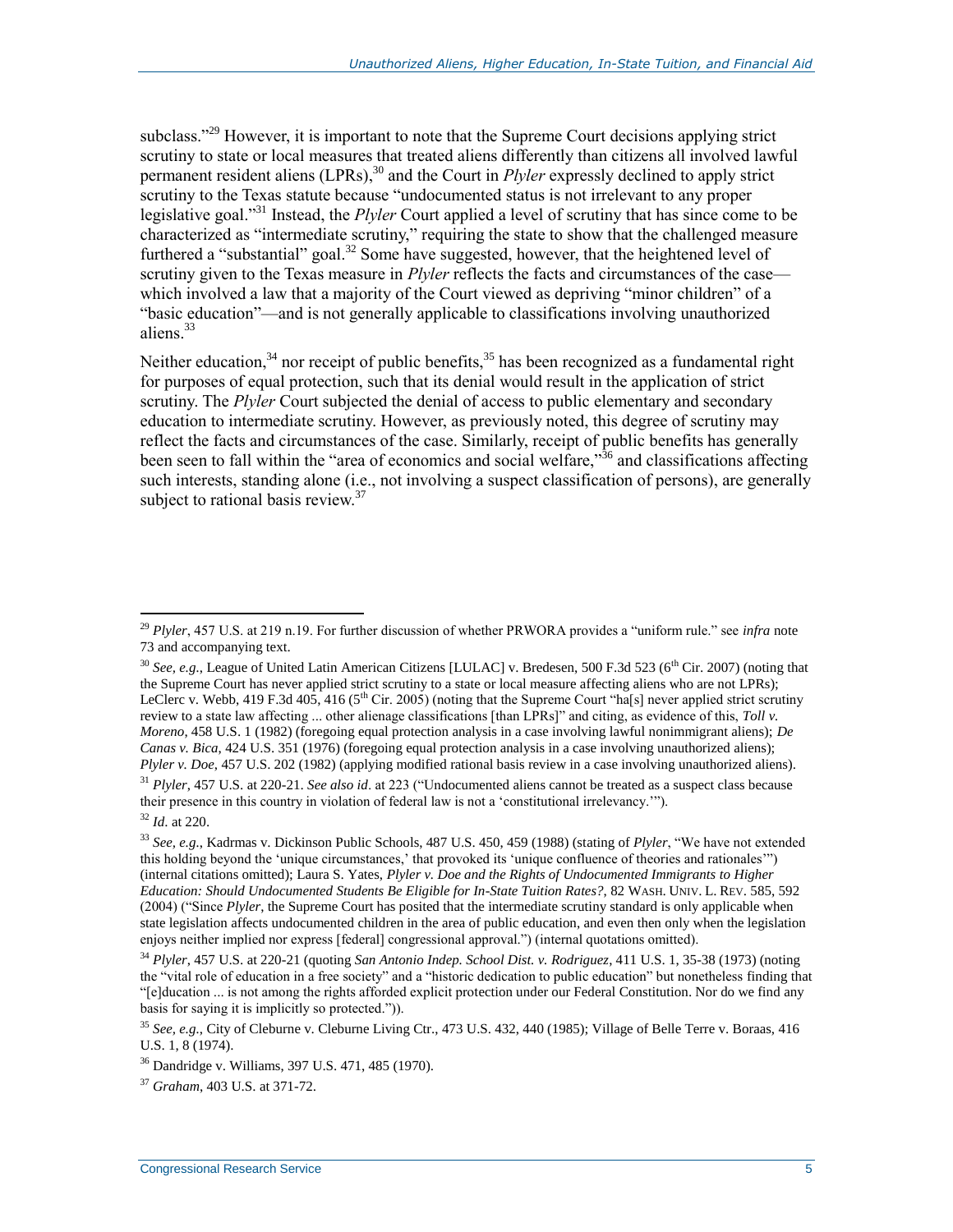### **Preemption**

The doctrine of preemption, in turn, derives from the Supremacy Clause of the U.S. Constitution, which establishes that federal law, treaties, and the Constitution itself are "the supreme Law of the Land, ... any Thing in the Constitution or Laws of any state to the Contrary notwithstanding."<sup>38</sup> Thus, one essential aspect of the federal structure of government is that states can be precluded from taking actions that would otherwise be within their authority if federal law would be thwarted thereby.

Because the Constitution entrusts Congress with the power to regulate immigration,<sup>39</sup> state or local measures that purport to regulate immigration—by determining which aliens may enter or remain in the United States, or the terms of their continued presence—are, per se, preempted, regardless of whether Congress has legislated on the matter.<sup>40</sup> Other measures, which affect aliens, but do not constitute regulation of immigration, could also be found to be preempted, depending upon the scope of any congressional enactments. Specifically, federal statutes may preempt state and local measures in one of three ways:

- 1. the statute expressly indicates its preemptive intent (*express preemption*);
- 2. a court concludes that Congress intended to occupy the regulatory field, thereby implicitly precluding state or local action in that area (*field preemption*); or
- 3. state or local action directly conflicts with or otherwise frustrates the purpose of the federal scheme (*conflict preemption*).<sup>41</sup>

State actions in fields that have traditionally been subject to state regulation are sometimes said to be accorded a presumption against preemption whenever Congress legislates in the field.<sup>42</sup> Education has historically been seen as a local, not a federal, matter.<sup>43</sup> However, a presumption against preemption does not appear to have been applied, to date, in any case involving

<sup>40</sup> *See* De Canas v. Bica, 424 U.S. 351, 355 (1976).

 $\overline{a}$ <sup>38</sup> U.S. Const., art. VI, cl. 2.

<sup>&</sup>lt;sup>39</sup> Courts have located the source of federal immigration power in various provisions of the Constitution, and in the inherent power of sovereign nations to control the terms upon which noncitizens may enter and remain within their borders. *See, e.g.*, Nat'l Fed'n of Indep. Bus. v. Sebelius,—U.S.—, 132 S. Ct. 2566, 2600 (2012) (Congress's powers under the Commerce Clause); Arizona v. United States,—U.S.—132 S. Ct. 2492, 2498 (2012) (power to establish a uniform rule of naturalization); Nishimara Ekiu v. United States, 142 U.S. 651, 659 (1892) ("It is an accepted maxim of international law, that every sovereign nation has the power, as inherent in sovereignty, and essential to selfpreservation, to forbid the entrance of foreigners within its dominions, or to admit them only in such cases and upon such conditions as it may see fit to prescribe."); Henderson v. Mayor of New York, 92 U.S. 259 (1876) (power to regulate interstate commerce); Chy Lung v. Freeman, 92 U.S. 275 (1875) (power to regulate the admission of noncitizens); *The Passenger Cases*, 48 U.S. 283 (1849) (power to regulate foreign commerce).

<sup>41</sup> *See, e.g.*, Crosby v. Nat'l Foreign Trade Council, 530 U.S. 363, 373 (2000); English v. Gen. Elec. Co., 496 U.S. 72, 78-79 (1990); Silkwood v. Kerr-McGee Corp., 464 U.S. 238, 248-49 (1984); Pac. Gas & Elec. Co. v. State Energy Res. Conservation & Dev. Comm'n, 461 U.S. 190, 203-04 (1983). The delineation between these categories, particularly between field and conflict preemption, is not rigid. *See English*, 462 U.S. at 79 n.5 ("By referring to these three categories, we should not be taken to mean that they are rigidly distinct. Indeed, field pre-emption may be understood as a species of conflict pre-emption: A state law that falls within a pre-empted field conflicts with Congress' intent (either express or plainly implied) to exclude state regulation."); *Crosby*, 530 U.S. at 373 n.6 (similar).

<sup>42</sup> *See, e.g.*, Meditronic, Inc. v. Lohr, 518 U.S. 470, 485 (1996) ("In all pre-emption cases, and particularly in those in which Congress has 'legislated ... in a field which the States have traditionally occupied,' we 'start with the assumption that the historic police powers of the States were not to be superseded by the Federal Act unless that was the clear and manifest purpose of Congress.'") (internal citations omitted); Wyeth v. Levine, 555 U.S. 555, 565 (2009) (similar).

<sup>43</sup> *See, e.g.*, Milliken v. Bradley, 418 U.S. 717, 741 (1974) ("No single tradition in public education is more deeply rooted than local control over the operation of schools.").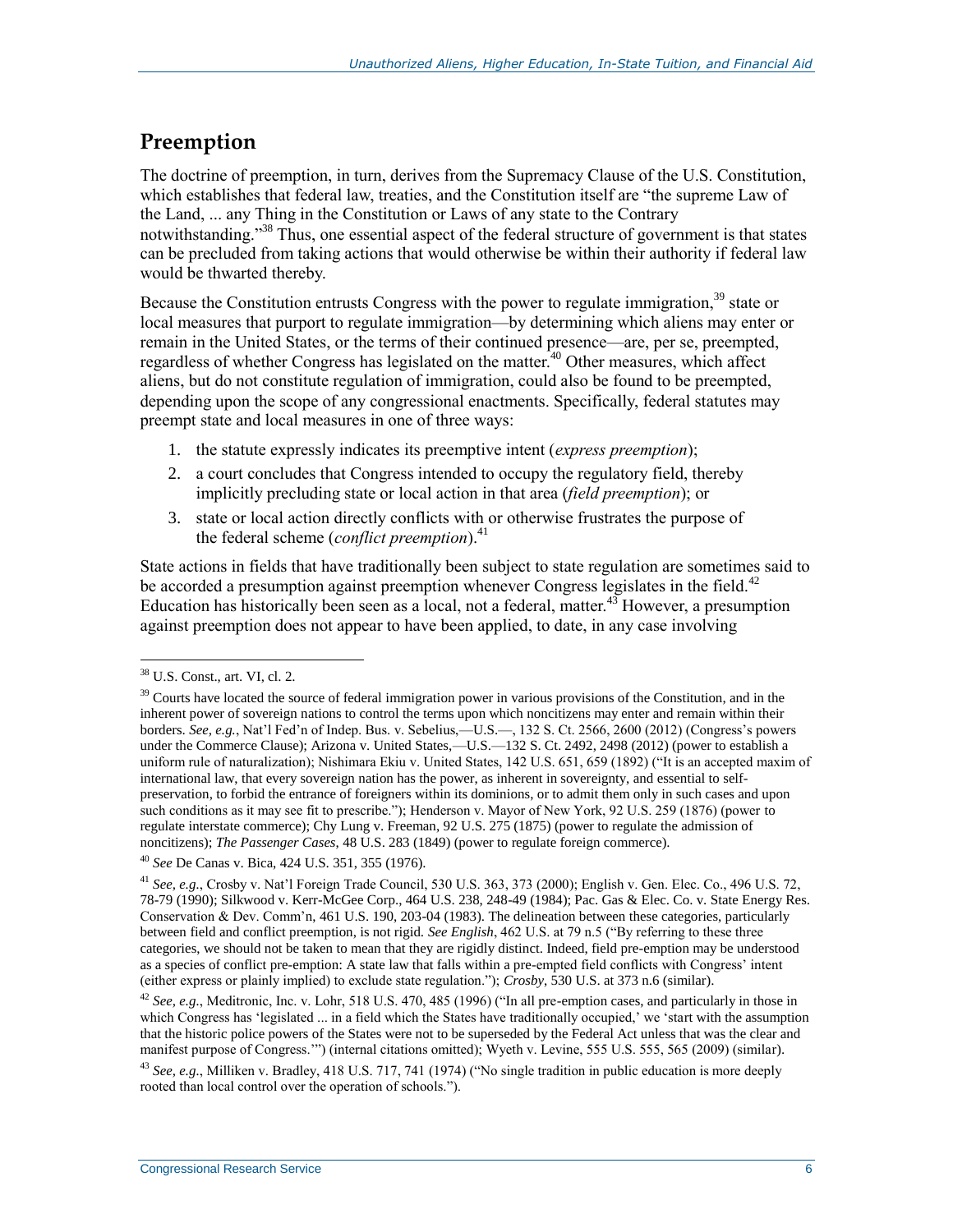unauthorized aliens' access to higher education, in-state tuition, or financial aid. To the contrary, at least one court has questioned whether a presumption against preemption continues to apply in the immigration context. $44$ 

Two federal statutes are generally noted in discussions of whether state measures regarding unauthorized aliens' access to public higher education, in-state tuition, and state financial aid are preempted. The first of these, the Personal Responsibility and Work Opportunity Reconciliation Act (PRWORA), enacted in August 1996, defines *state public benefit* to mean

(A) any grant, contract, loan, professional license, or commercial license provided by an agency of a State ... or by appropriated funds of a State ...; and (B) any retirement, welfare, health, disability, public or assisted housing, postsecondary education, food assistance, unemployment benefit, or any other similar benefit for which payments or assistance are provided to an individual, household, or family eligibility unit by an agency of a State ... or by appropriated funds of a State,

and generally bars states from providing such benefits to aliens who are "not lawfully present in the United States" unless they enact legislation that "affirmatively provides" for such aliens' eligibility.<sup>45</sup> PRWORA also generally bars U.S. government agencies from providing *federal public benefits*—which are defined in the same way as state public benefits<sup> $46$ </sup>—to unauthorized and other aliens who are not "qualified aliens" for purposes of  $PRWORA$ .<sup>47</sup> The second statute, the Illegal Immigration Reform and Immigrant Responsibility Act (IIRIRA) of 1996, enacted a little over a month after PRWORA, bars states from providing "postsecondary education benefits" to aliens who are not "lawfully present" based on their residence in the state unless other U.S. citizens or nationals are eligible for such benefits, regardless of their state of residence, but does not define *benefit*. <sup>48</sup> IIRIRA has been described as "narrowing" states' authority under PRWORA,<sup>49</sup> but this early characterization of IIRIRA may have been undermined by subsequent interpretations of IIRIRA, discussed below.<sup>50</sup>

<sup>44</sup> *Cf.* Martinez v. Regents of the University of California, 241 P.3d 855 (Cal. 2010) ("The parties disagree as to whether a presumption against preemption exists. The point is unclear. In the past, the high court has indicated that a general presumption against preemption applies even in the context of immigration law. However, more recent high court authority suggests that no particular presumption applies. We need not resolve the question here because, as we explain, we find no preemption even without a presumption.") (internal citations omitted).

 $458$  U.S.C. §1621(c) & (d).

 $46$  8 U.S.C. §1611(c).

<sup>&</sup>lt;sup>47</sup> 8 U.S.C. §1611(a). Further, PRWORA generally bars aliens who are qualified aliens from receiving federal meanstested public benefits for five years after their admission into the United States in a qualifying status. 8 U.S.C. §1613. PRWORA does not define *federal means-tested public benefits*, and the executive branch has generally taken the view that Medicaid, food stamps, supplemental security income, Temporary Assistance to Needy Families (TANF), and the state Child Health Insurance Program (SCHIP) are the only federal means-tested public benefits. *See* CRS Report R43221, *Noncitizen Eligibility for Public Benefits: Legal Issues*, by Kate M. Manuel. For further discussion of federal public benefits, as well as the meaning of *qualified alien*, see generally *infra* notes 90-95 and accompanying text.

<sup>48</sup> 8 U.S.C. §1623. The INA defines *national of the United States* to mean "(A) a citizen of the United States, or (B) a person who, though not a citizen of the United States, owes permanent allegiance to the United States." INA  $§101(a)(22)$ ; 8 U.S.C. 1101(a)(22). It should also be noted that some have questioned whether "benefit" has the same

meaning for purposes of PRWORA and IIRIRA. *See* Martinez v. Regents of the Univ. of Cal., 83 Cal. Rptr. 518, 531 (Cal. App. 2008), *rev'd on other grounds*, 241 P.3d 855 (Cal. 2010).

<sup>49</sup> *See Martinez*, 83 Cal. Rptr. at 530 n.15.

<sup>50</sup> *See infra* notes 112-119 and accompanying text.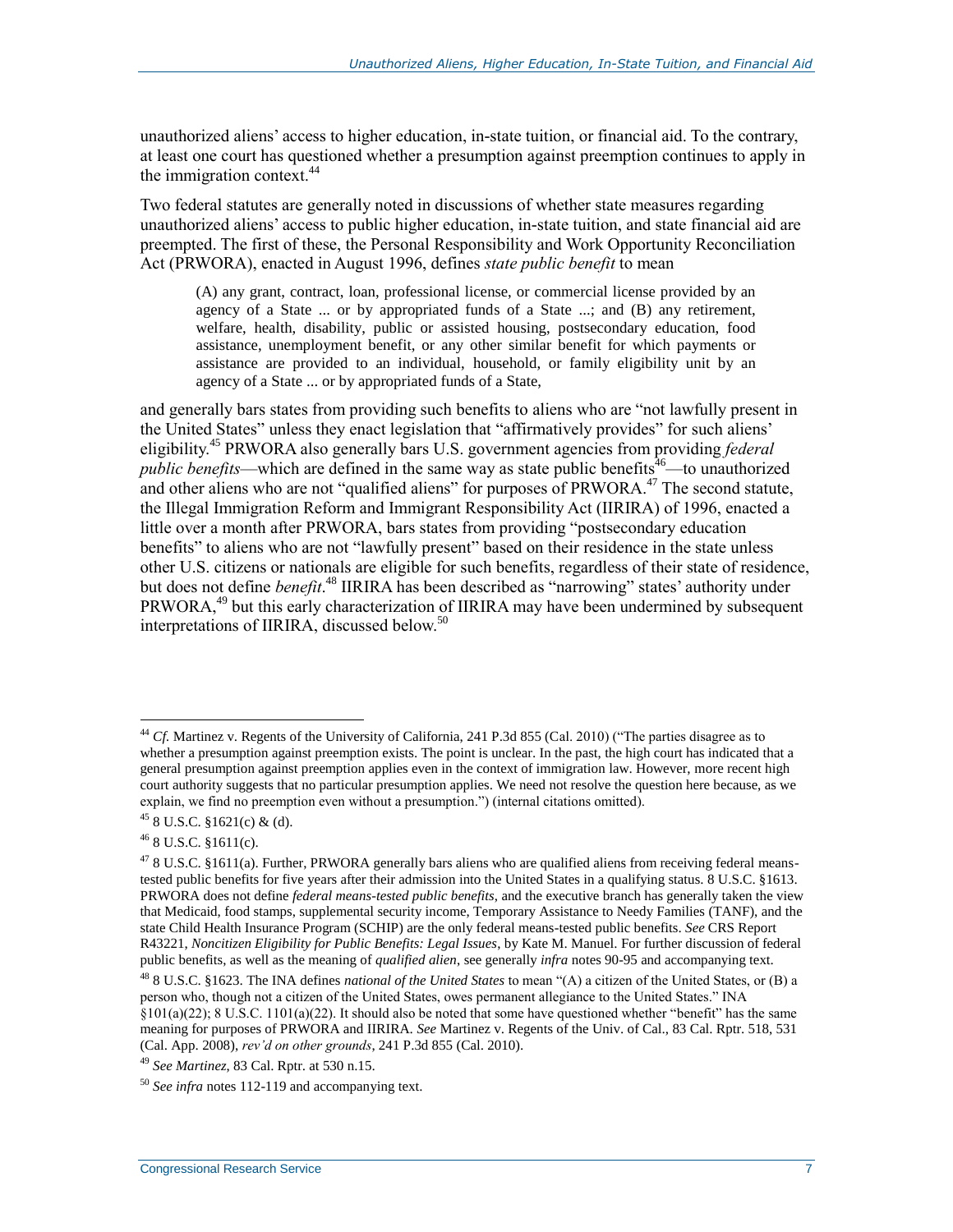# **State Restrictions on Access**

State measures that would deny unauthorized aliens access to public institutions of higher education and in-state tuition have been challenged by plaintiffs and commentators on the grounds that they violate the Equal Protection or Supremacy Clauses. However, the limited case law to date suggests that restrictions on access to higher education do not, as a general matter, deprive unauthorized aliens of equal protection. Such restrictions have also not been seen as preempted by PRWORA as a general matter, although specific measures could potentially be found to be preempted, or otherwise impermissible, on other grounds. Restrictions on access to in-state tuition have also been seen as permissible. In-state tuition has generally been considered a public benefit, and PRWORA and IIRIRA restrict the circumstances in which states may provide public benefits to unauthorized aliens. PRWORA has also been construed to restrict unauthorized aliens' access to federal and state financial aid.

### **Public Higher Education**

To date, it does not appear that any state measure barring unauthorized aliens from public institutions of higher education has been found to be impermissible on equal protection grounds. The Supreme Court's 1982 decision in *Plyler v. Doe* has generally been taken to mean that the Equal Protection Clause precludes states from denying unauthorized alien children access to public elementary and secondary schools.<sup>51</sup> However, *Plyler* did not purport to address access to higher education, and several aspects of the Court's 5-4 decision in *Plyler* suggest that its applicability in the context of higher education may be limited. In particular, the Court noted both the young age—and the lack of culpability<sup>52</sup>—of those whom Texas would have deprived of the "basic education" needed for democratic self-governance and economic self-sufficiency<sup>53</sup> in determining that the Texas measure warranted heightened scrutiny.<sup>54</sup> This heightened scrutiny, in turn, resulted in the measure being invalidated because none of the goals proffered by the state which included protecting itself from an "influx of illegal immigrants" and preserving state funds for use in educating students who are likely to remain within the state—was "substantial."<sup>55</sup> Some commentators have suggested that state laws barring unauthorized aliens from public institutions of higher education should be subject to a similar level of scrutiny because higher education

<sup>&</sup>lt;sup>51</sup> *See, e.g.*, Hispanic Interest Coalition of Ala. v. Gov. of Ala., 691 F.3d 1236, 1245 (11<sup>th</sup> Cir. 2012) (striking down Alabama requirements regarding verification of the citizenship and immigration status of students enrolling in public elementary and secondary schools on the grounds that they "significantly interfere[d] with the exercise of the right to an elementary public education as guaranteed by *Plyler*"), *cert. denied*, Alabama v. United States, 133 S. Ct. 2022 (2013); LULAC v. Wilson, 908 F. Supp. 755, 785 (C.D. Cal. 1995) (striking down those provisions of California's Proposition 187 that purported to bar unauthorized alien students from public elementary and secondary schools).

<sup>52</sup> The Court repeatedly described those affected by the Texas measure as "minors" and "minor children." *See, e.g.*, *Plyler*, 457 U.S. at 220, 240. It also noted that these children "can affect neither their parents' conduct nor their own status," and denying them an education because of their parents' conduct would be "contrary to the basic concept of our system that legal burdens should bear some relationship to individual responsibility for wrongdoing." *Id*. at 220 (quoting *Trimble v. Gordon*, 430 U.S. 762, 770 (1977) (striking down a provision of Illinois law that permitted illegitimate children to inherit by intestate succession only from their mothers, while legitimate children could inherit from both their mothers and fathers, in part, on the grounds that "penalizing the illegitimate child is an ineffectual—as well as an unjust—way of deterring the parent").

<sup>53</sup> *Id*. at 221-23. The Court specifically emphasized that it viewed the denial of an education to "some isolated group of children" as contrary to the Fourteenth Amendment's goal of abolishing "governmental barriers presenting unreasonable obstacles to advancement on the basis of individual merit." *Id*. at 222-23.

<sup>54</sup> *Id*. at 223.

<sup>55</sup> *Id*. at 228-30.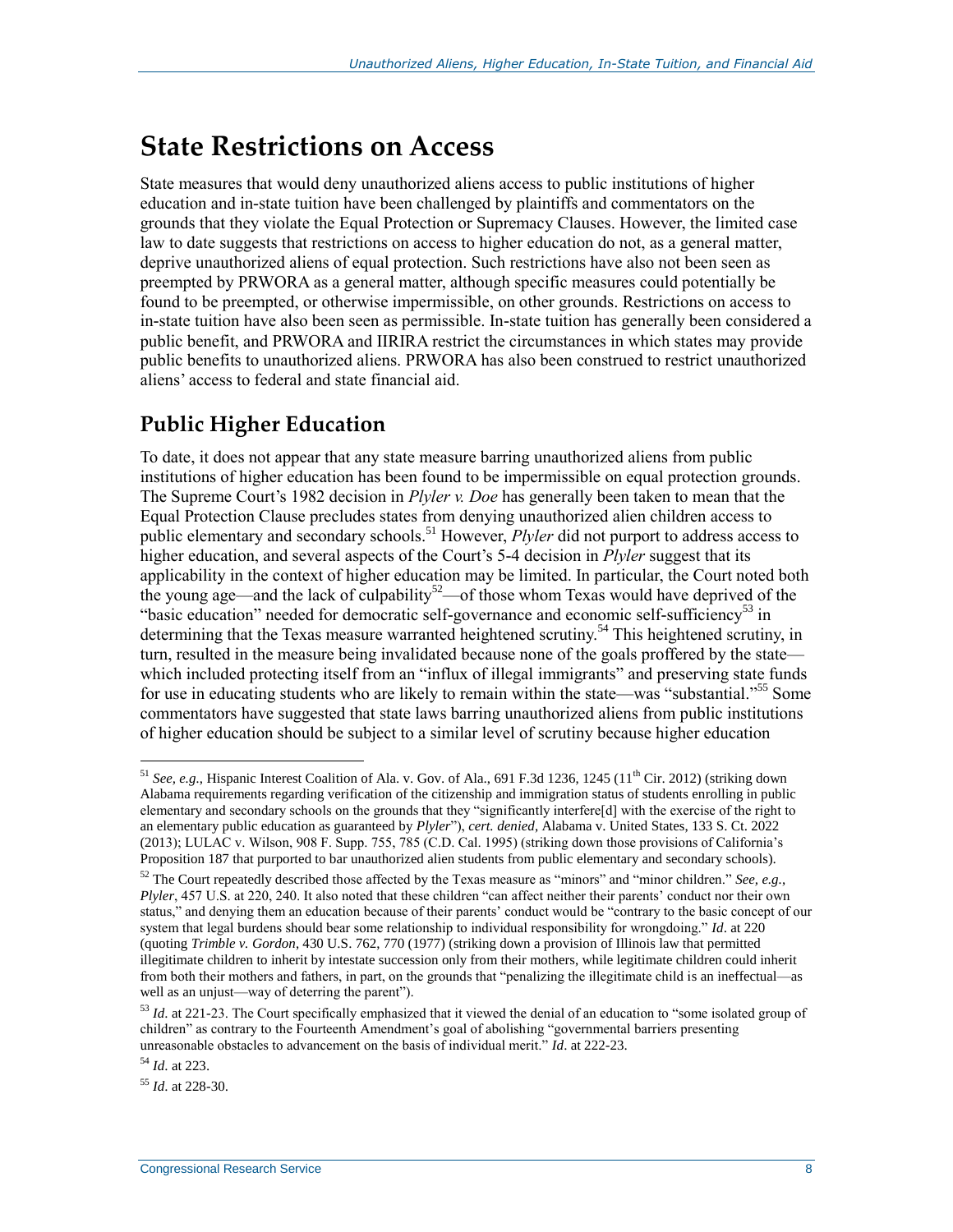currently plays the same socioeconomic role that primary and secondary education played in the 1970s and 1980s.<sup>56</sup> However, no court appears to have adopted this view, and contrary arguments could be made.<sup>57</sup> For example, one could argue that college students are adults, who have the ability to conform their conduct to "societal norms,"<sup>58</sup> and that lack of access to higher education does not result in the "enduring disability" of illiteracy noted by the *Plyler* Court.<sup>59</sup> Perhaps because of this uncertainty as to the standard of scrutiny that would be applied, post-*Plyler*  challenges to state measures denying unauthorized aliens access to public institutions of higher education have generally been brought on grounds other than equal protection, usually preemption, as discussed below.<sup>60</sup>

Federal district courts have found preemption in three cases, although none of these cases should be construed to mean that state restrictions on access to public institutions of higher education are preempted as a general matter.<sup>61</sup> To the contrary, as explained below, two cases found preemption based on the language of the specific state statute at issue, while the court in the third relied upon an interpretation of PRWORA that has not been widely adopted. In the first case, *Hispanic Interest Coalition of Alabama v. Bentley*, a federal district court found that provisions of Alabama's H.B. 56 that bar "any alien who is not lawfully present in the United States" from enrolling in or attending "any public postsecondary education institution in this state" were per se preempted because the state attempted to regulate immigration by relying upon its own definition of who is lawfully present, instead of the federal one.<sup>62</sup> However, an appellate court subsequently vacated the injunction barring enforcement of these provisions after they were amended to

<sup>56</sup> *See, e.g.*, Laura A. Hernández, *Dreams Deferred: Why In-State College Tuition Rates Are Not a Benefit under the IIRIRA and How This Interpretation Violates the Spirit of Plyler*, 21 CORNELL J. L. & PUB. POL'Y 525, 536 (2012); Johnny Sinodis, *The DREAM Act Still Just a Dream for Now: The Positive Effects of Creating a New Path to Lawful Status by Encouraging Military Enlistment and the Pursuit of Higher Education*, 2 L.J. FOR SOCIAL JUSTICE, 159, 176- 78 (2011); Kari E. D'Ottavio, *Deferred Action for Childhood Arrivals: Why Granting Driver's Licenses to DACA Beneficiaries Makes Constitutional and Political Sense*, 72 MD. L. REV. 931, 954 (2013).

<sup>57</sup> *Cf.* Regents of the Univ. of Cal. v. Superior Court of Los Angeles Cty., 225 Cal. App. 3d 972, 981 (1990). ("There is, of course, a significant difference between an elementary education and a university education.")

<sup>58</sup> This is potentially significant because the *Plyler* Court distinguished the unauthorized alien children from their parents, in part, on the grounds that children "can affect neither their parents' conduct nor their own status," while their parents, as adults, have "the ability to conform their conduct to societal norms, and presumably the ability to remove themselves from the State's jurisdiction." *Plyler*, 457 U.S. at 220.

<sup>59</sup> *Id*. at 222. The *Plyler* Court also noted that there are no "[c]ompulsory school attendance laws" as to higher education. *Id*. at 222-23.

<sup>60</sup> For example, the plaintiffs in *Equal Access Education v. Merten*, discussed below, challenged a policy of denying admission to unauthorized aliens adopted by Virginia public institutions of higher education on the grounds that it violated the Supremacy, Due Process, and Commerce Clauses. 305 F. Supp. 2d 585, 611 (E.D. Va. 2004). However, the court denied the Due Process claim, in part, because "illegal immigration status is not a constitutionally impermissible criterion on which to base an admissions decision and plaintiffs have no property interest in an admissions decision that does not take illegal immigration into account." It similarly denied the Commerce Clause claim because it did not view the potentially diminished remittances that unauthorized aliens denied a higher education would send home as significantly burdening foreign commerce. *Id*.

 $<sup>61</sup>$  For example, in some cases, state or local measures that would bar unauthorized aliens from renting housing have</sup> been found to be "thinly veiled" attempts to regulate aliens' entry into the United States and the conditions of their continued presence and thus preempted by federal immigration law. *See, e.g.*, Lozano v. City of Hazleton, 724 F.3d 297, 315 (3d Cir. 2013), *cert. denied*, City of Hazleton v. Lozano, 134 S. Ct. 1491 (2014).

 $^{62}$  Case Number 5:11-CV-2484-SLB, 2011 U.S. Dist. LEXIS 137846, at \*69-\*80 (N.D. Ala., September 28, 2011). Previously, in *Equal Access Education v. Merten*, a federal district court had suggested that a policy of denying admission to unauthorized aliens could constitute a preempted regulation of immigration if the state were to use its own standards, as opposed to federal ones, in determining aliens' immigration status. 305 F. Supp. 2d 585, 611 (E.D. Va. 2004). However, the court did not actually find that the practice in question was preempted, and the case was subsequently dismissed on standing grounds. Equal Access Educ. v. Merten, 325 F. Supp. 2d 655 (E.D. Va. 2004).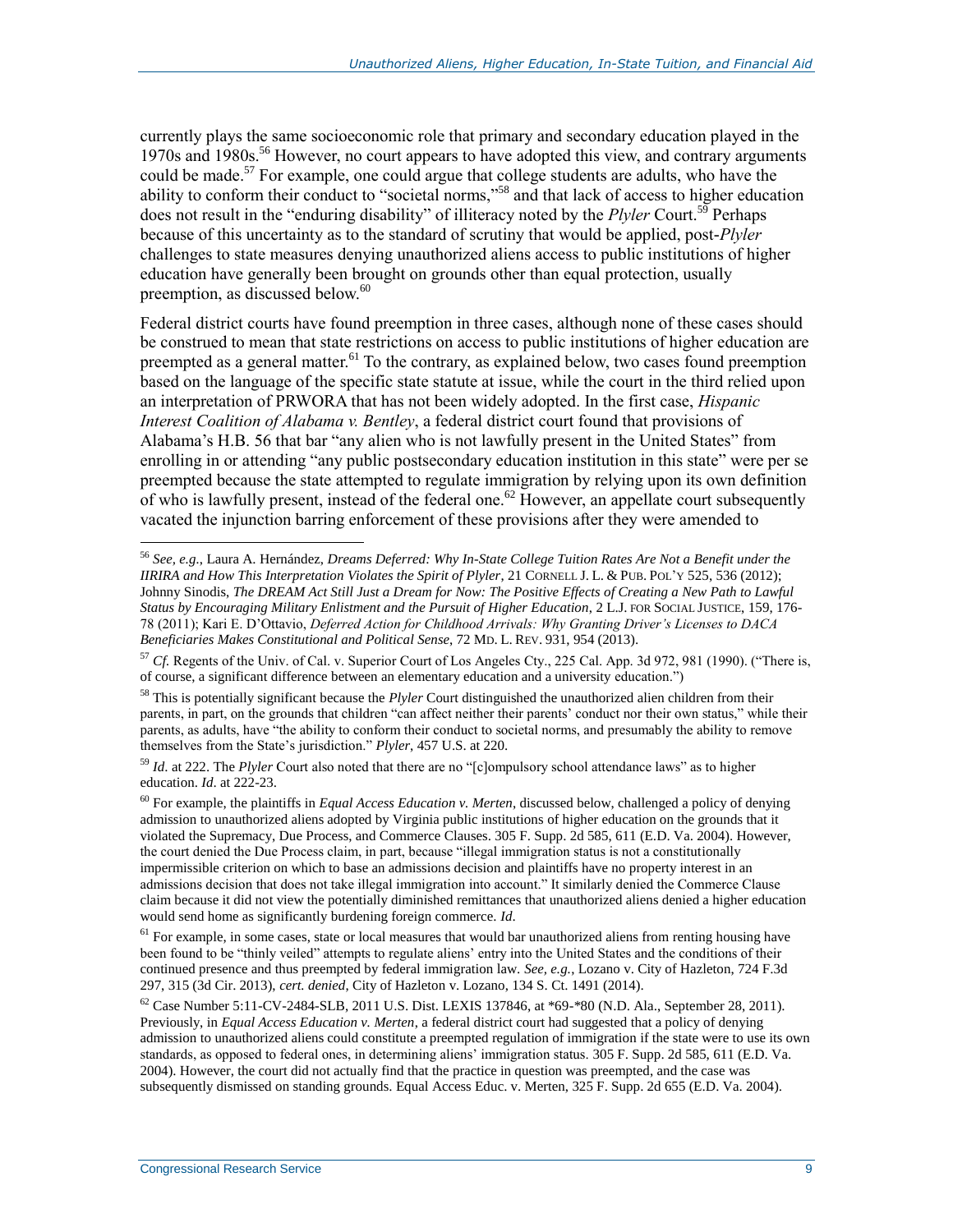remove the language the district court had found imposed the state's definition, rather than the federal definition, of who is lawfully present.<sup>63</sup> Similarly, in the second case, *Montana Immigrant Justice Alliance v. Bullock*, a state court found that a Montana law which, among other things, barred "illegal alien[s]" from receiving "state services," including qualification as a student at state institutions of higher education, was preempted because it relied upon classifications of aliens not used in federal law and upon state officials' determinations of aliens' status.<sup>64</sup>

In the third case, *League of United Latin American Citizens [LULAC] v. Wilson*, a federal district court found that the provisions of California's Proposition 187 barring persons who are "not authorized under federal law to be present in the United States" from admission to public institutions of higher education were preempted because "Congress ... occupied the field of regulation of public postsecondary education benefits to aliens" when it enacted PRWORA.<sup>65</sup> The *LULAC* court offered no rationale for this conclusion, however, and its interpretation of PRWORA has been expressly rejected by another federal district court.<sup>66</sup> The *LULAC* court's interpretation also arguably does not reflect the prevailing interpretation of PRWORA. In other cases, dealing with benefits unrelated to higher education, courts have found that PRWORA does not preempt the field of aliens' access to benefits because it expressly permits states to provide public benefits to aliens who are not "qualified aliens" in specified circumstances.<sup>67</sup>

Challenges on other grounds, not involving equal protection or preemption, may also be possible depending upon the facts and circumstances surrounding particular state measures. For example, in 2013, beneficiaries of the Deferred Action for Childhood Arrivals (DACA) initiative challenged their exclusion from Virginia community colleges on the grounds that the state's determination that they are ineligible to establish Virginia domicile was "contrary to Virginia law."<sup>68</sup> This suit was reportedly withdrawn after the state adopted a policy of providing in-state tuition to DACA beneficiaries.<sup>69</sup>

 $^{63}$  Hispanic Interest Coalition of Alabama v. Bentley, 691 F.3d 1236, 1242-43 (11<sup>th</sup> Cir. 2012).

<sup>64</sup> Montana Immigrant Justice Alliance v. Bullock, No. BDV-2012-1042, *supra* not[e 18.](#page-5-0)

 $^{65}$  No. CV 94-7569 MRP, 1998 U.S. Dist. LEXIS 3418, at  $*24-*26$  (C.D. Cal., March 13, 1998). Prior to PRWORA's enactment, the *LULAC* court had found that Proposition 187's provisions restricting access to public institutions of higher education were not preempted by federal law. *See LULAC*, 908 F. Supp. at 786. However, after PRWORA's enactment, it viewed the measure as preempted by PRWORA. *See* LULAC v. Wilson, 997 F. Supp. 1244, 1256 (C.D. Cal. 1997).

<sup>66</sup> *Equal Access Educ*., 305 F. Supp. 2d at 605.

 $^{67}$  *See, e.g.*, United States v. Alabama, 691 F.3d 1269, 1300 (11<sup>th</sup> Cir. 2011); Kaider v. Hamos, 975 N.E.2d 667, 678 (Ill. App. 2012); *Martinez*, 241 P.3d at 855.

<sup>68</sup> *See* Orella v. State Council of Higher Educ. for Va., Complaint for Declaratory Relief (filed Arlington County Circuit Court, December 17, 2013) (copy on file with the author). Virginia seems to have initially adopted the policy of denying unauthorized aliens access to public institutions of higher education in response to a 2002 memorandum from the state Attorney General, which asserted that, although "no federal or state statute ... precludes an institution from admitting an applicant known to be an illegal alien," "[a]s a matter of policy, ... illegal and undocumented aliens should not be admitted into our public colleges and universities ... when doing so would displace a competing applicant who is an American citizen or otherwise lawfully present here." Commonwealth of Virginia, Office of the Attorney General, Immigration Compliance Update, September 5, 2002 (copy on file with the author).

<sup>69</sup> *See, e.g.*, Trip Gabriel, *Virginia State Attorney General Opens In-State Tuition to Students Brought to the U.S. Illegally*, NEW YORK TIMES, April 29, 2014, *available at* http://www.nytimes.com/2014/04/30/us/dreamers-eligible-forin-state-tuition-virginias-attorney-general-says.html?\_r=1.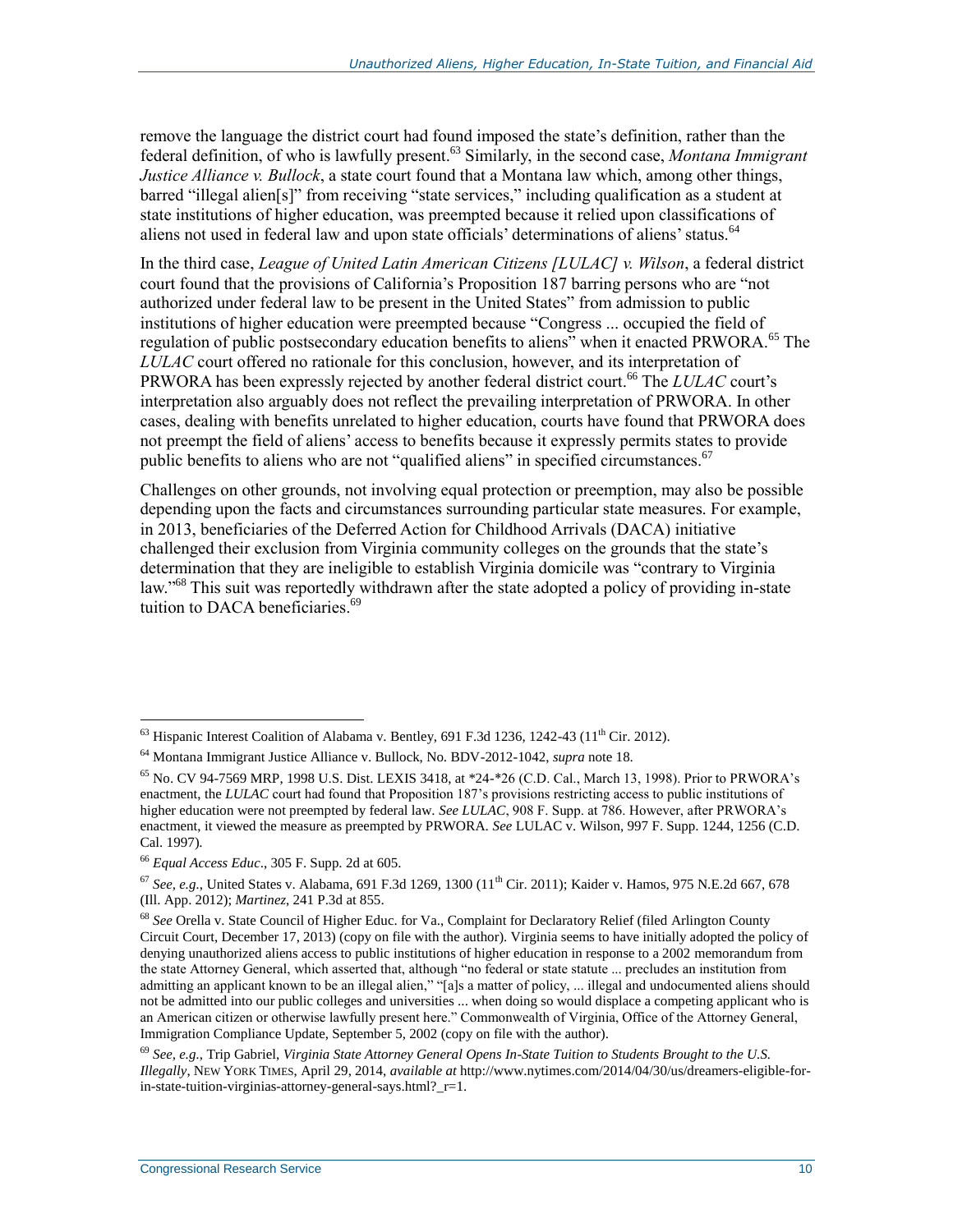#### **In-State Tuition**

State measures that would deny unauthorized aliens in-state tuition would also appear to be permissible as a general matter. At least one commentator has suggested that the holding of *Plyler*  should be extended not just to access to higher education, but also to eligibility for in-state tuition.<sup>70</sup> However, no court appears to have adopted this view, and it would seem difficult to maintain given that in-state tuition is generally seen as a public benefit, as discussed below, and federal law restricts unauthorized aliens' receipt of public benefits. PRWORA, in particular, establishes a "default rule" that unauthorized aliens are ineligible for public benefits unless a state enacts legislation that "affirmatively provides" for their eligibility.<sup>71</sup> Thus, state measures that essentially reflect PRWORA's default rule—that unauthorized aliens are ineligible—seem unlikely to be found to be preempted by federal law. Such measures also seem unlikely to be found to violate the Equal Protection Clause because Congress established the default rule that unauthorized aliens are generally ineligible for public benefits, and its plenary power over immigration extends to restricting aliens' eligibility for public benefits. As previously noted, federal measures limiting aliens' eligibility for public benefits are subject to more deferential review than state measures, and will generally be upheld so long as there is a reasonable basis for the limitation.<sup>72</sup> Further, the Supreme Court has indicated that states may impose restrictions upon aliens' receipt of public benefits that would otherwise be impermissible if Congress has "by uniform rule prescribed what it believes to be appropriate standards for the treatment of an alien subclass."<sup>73</sup> Thus, while two pre-PRWORA Supreme Court cases invalidated state measures that barred certain aliens from receiving in-state tuition and state financial aid,  $^{74}$  these cases should

 $\overline{a}$ <sup>70</sup> *See Dreams Deferred*, *supra* note 56, at 533 ("If the purpose of *Plyler* was to remove unreasonable obstacles to education, a legislatively created barrier—such as increased tuition rates—must violate it.").

<sup>71</sup> 8 U.S.C. §1621(d). In some cases, instead of "qualified alien" or some other term, PRWORA and IIRIRA use the term "not lawfully present," apparently as a shorthand for referring to aliens who entered or remained in the United States in violation of federal immigration law and currently lack a legal immigration status. However, because aliens granted deferred action are generally seen to be lawfully present for purposes of federal immigration law, this usage has opened the door to the argument that certain restrictions in PRWORA and IIRIRA do not apply to aliens granted deferred action through DACA because such aliens are generally seen to be lawfully present for purposes of immigration law. *See* CRS Legal Sidebar WSLG1295, *Recent Arizona Court Decision Regarding DACA Beneficiaries' Eligibility for In-State Tuition Renews Questions about Which Aliens Are "Lawfully Present"*, by Kate M. Manuel. *Cf*. *Access to Higher Education for Undocumented and "Dacamented" Students*, *supra* note 18, at 53 (2015) (asserting that "[b]ecause DACA students are lawfully present in the United States, this federal law [i.e., IIRIRA] does not apply to them.").

<sup>72</sup>*Compare Mathews*, 426 U.S. at 85 (upholding, under rational basis review, a federal law that barred LPRs who had not resided in the United States for five years from enrolling in Medicare Part B) *with* Graham, 403 U.S. at 366-70 (applying strict scrutiny in striking down Pennsylvania and Arizona laws that barred or limited receipt of state "general assistance" by LPRs).

<sup>73</sup> *Plyler*, 457 U.S. at 219 n.19. Several courts have suggested that state measures affecting aliens remain subject to heightened scrutiny, notwithstanding PRWORA's enactment, because PRWORA does not provide a uniform rule for states to follow since it permits states to decide whether to grant certain benefits to aliens. *See, e.g.*, Ehrlich v. Perez, 908 A.2d 1220 (Md. 2006); Aliessa v. Novello, 754 N.E.2d 1085 (N.Y. 2001). However, other courts have taken the opposite view. See, e.g., Soskin v. Reinertson, 353 F.3d 1242, 1255 (10<sup>th</sup> Cir. 2004); Cid v. S.D. Dep't of Social Servs., 598 N.W.2d 887, 892 (S.D. 1999). At least one court has also suggested that in-state tuition is distinguishable from access to higher education, and a state's interests in denying in-state tuition may be seen as more substantial than Texas's interests in *Plyler*. *See, e.g.*, *Regents of the Univ. of Cal.*, 276 Cal. Rptr. at 202 ("The state's legitimate interests in denying resident tuition to undocumented aliens are manifest and important. ... There is, of course, a significant difference between an elementary education and a university education.").

<sup>74</sup> *See* Toll v. Moreno, 458 U.S. 1, 12-13 (1982) (finding, by a 7-2 margin, that a Maryland law which denied certain lawful nonimmigrants domiciled in Maryland in-state status for tuition purposes was preempted because it "impose[d] additional burdens not contemplated by Congress" on these aliens); *Nyquist*, 432 U.S. at 7-12 (striking down, by a 5-4 margin, a New York law that made LPRs ineligible for state educational financing unless they signed a declaration of (continued...)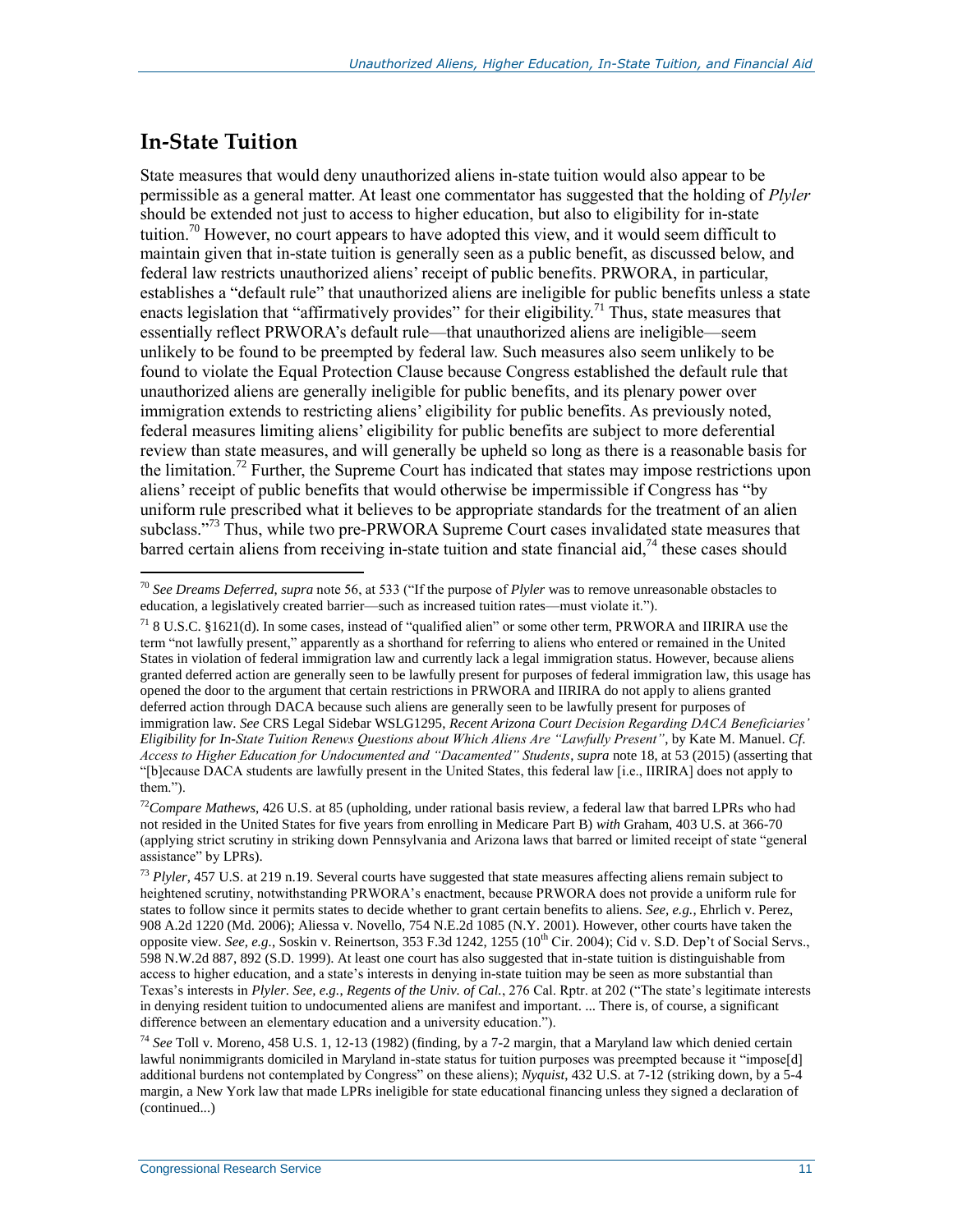not necessarily be construed to mean that similar measures would necessarily be invalid post-PRWORA, particularly insofar as the measures affect unauthorized aliens.

At least one commentator, apparently concerned about PRWORA's restrictions on the provision of public benefits to unauthorized aliens, has also suggested that in-state tuition should not be viewed as a public benefit because it does not involve "direct financial assistance," or payments of money, to students.<sup>75</sup> However, the only court that appears to have addressed the issue held otherwise, finding that a California law—which permits unauthorized aliens who complete at least three years of secondary school within the state and meet other criteria to receive in-state tuition—provides a public benefit for purposes of PRWORA because in-state tuition involves a calculable amount.<sup>76</sup> This decision was subsequently overturned on other grounds,<sup>77</sup> but the view that in-state tuition constitutes a public benefit has been espoused by another court and the Colorado Attorney General.<sup>78</sup> The view that in-state tuition constitutes a public benefit would also appear to be supported by cases addressing whether other government services and assistance constitute public benefits for purposes of PRWORA. These cases have generally found that a public benefit is something that "assist[s] people with economic hardship,"<sup>79</sup> and could "create [an] incentive for illegal immigration."<sup>80</sup> An argument could be made that in-state tuition is a public benefit in light of these decisions on the ground that it makes college more affordable for needy students.<sup>81</sup> Some have also suggested that eligibility for in-state tuition is an incentive for illegal immigration.<sup>82</sup>

It is, however, important to note that, insofar as it is a public benefit, in-state tuition is a benefit for the student, not the student's household, and PRWORA neither authorizes nor requires states to restrict the eligibility for in-state tuition of U.S. citizen students whose parents are unauthorized aliens.<sup>83</sup> Some states have previously sought to classify U.S. citizen students who reside within the state as "out of state" residents because their parents—who also reside within the state—are unauthorized aliens. These states have sometimes argued that they "are merely

<sup>(...</sup>continued)

intent to become a citizen on the grounds that the state lacked a compelling interest for discriminating against LPRs). It should also be noted that both cases dealt with aliens who had a legal immigration status.

<sup>75</sup> *See Dreams Deferred*, *supra* note 56, at 526. The State of California made a similar argument in defending a statute permitting unauthorized aliens to receive in-state tuition based upon their completion of at least three years of secondary education in the state, discussed below. *See Martinez*, 83 Cal. Rptr. at 531.

<sup>76</sup> *Id*.

<sup>77</sup> *See* 241 P.3d 855 (Cal. 2010).

<sup>78</sup> *See, e.g.*, Ruiz v. Robinson, 892 F. Supp. 2d 1321 (S.D. Fla. 2012); State of Colorado, Dep't of Law, Opinion No. 12-04, June 19, 2012, at 5 (copy on file with the author).

<sup>79</sup> Rajeh v. Steel City Corp., 813 N.E.2d 697, 707 (Ohio App. 2004) (workers' compensation not a public benefit for purposes of PRWORA because it is a "substitutionary remedy" for a negligence suit).

<sup>&</sup>lt;sup>80</sup> County of Alameda v. Agustin, 2007 Cal. App. Unpub. LEXIS 7665, at \*10 (1<sup>st</sup> App. Dist., Div. One, September 24, 2007) (rejecting the argument that "child collection support services" and the issuance of a court order requiring child support payments constituted state public benefits and, thus, could not be provided to an unauthorized alien in the absence of a state law that expressly provided for noncitizens' eligibility).

<sup>81</sup> *See, e.g.*, Opinion No. 12-04, *supra* note 78, at 5 ("Assistance is defined as 'aid' or 'help.' It is quite clear that Metro State's new discounted tuition would be a significant aid or help to students who qualify. After all, the very purpose of Metro State's plan [to provide discounted tuition to unauthorized aliens] ... is to make attending college easier for certain students (that is, to 'help' them attend college).").

<sup>82</sup> *See, e.g.*, Hans A. von Spakovsky & Charles Stimson, Providing In-State Tuition for Illegal Aliens: A Violation of Federal Law, The Heritage Foundation, November 22, 2011, *available at* http://www.heritage.org/research/reports/ 2011/11/providing-in-state-tuition-for-illegal-aliens-a-violation-of-federal-law.

<sup>83</sup> *See, e.g.*, Ruiz v. Robinson, 892 F. Supp. 2d 1321 (S.D. Fla. 2012).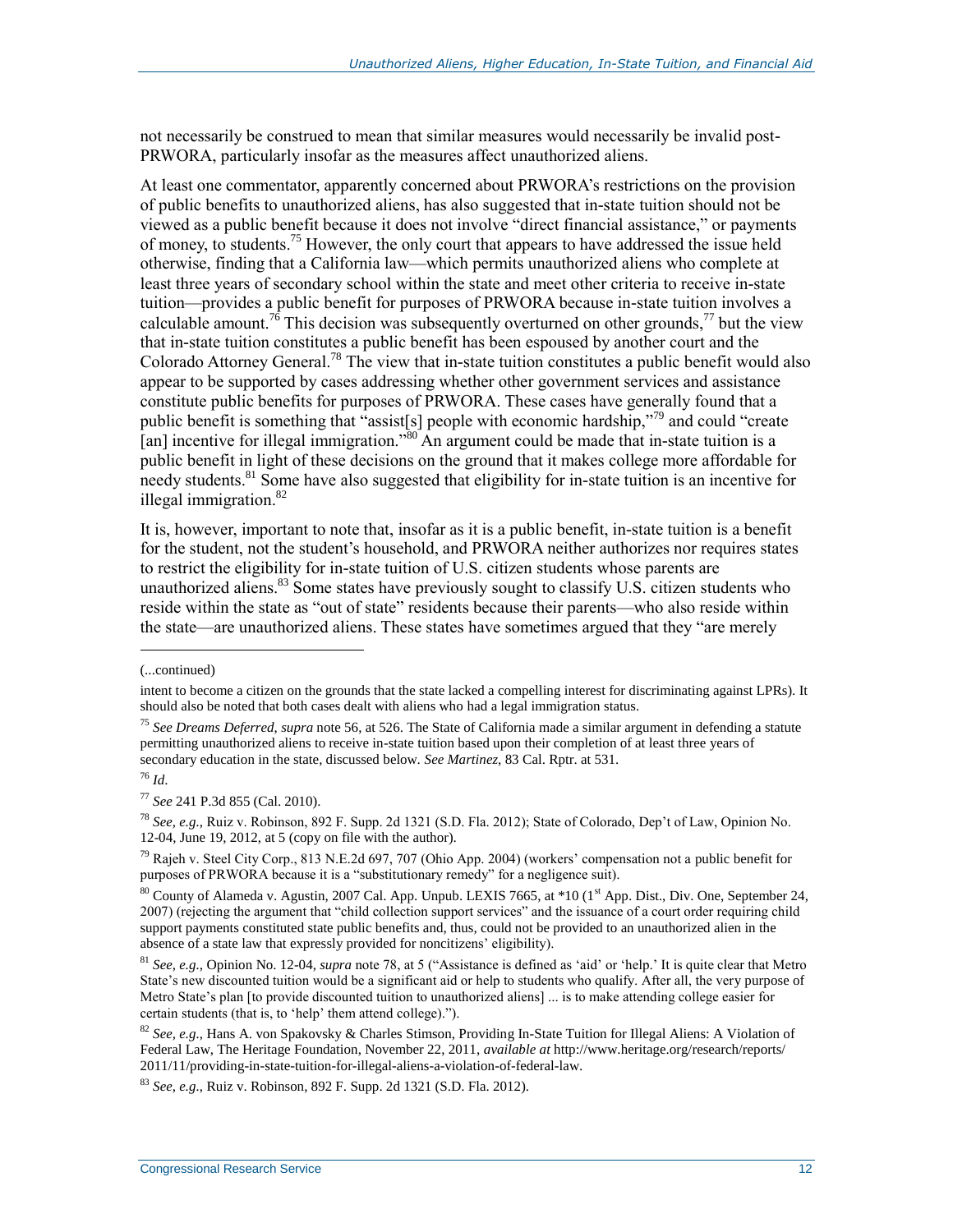complying with federal law" in adopting such measures. $84$  However, courts have uniformly rejected this view as "fundamentally misconstru[ing]" PRWORA, which does not purport to restrict the provision of public benefits to U.S. citizens, $85$  and as impermissibly distinguishing between similarly situated U.S. citizens based on their parentage. One court, in particular, emphasized that these measures would "classify U.S. citizens as aliens, and in doing so, create a second-tier of U.S. citizenship that depreciates the historic values of Plaintiffs' citizenship by affording Plaintiffs some of the benefits that other similarly situated U.S. citizens enjoy but not all of the benefits<sup>"86</sup>

#### **Financial Aid**

Neither courts nor commentators appear to have raised any significant questions about the permissibility of state measures denying *state* financial aid (i.e., financial aid provided using only state funds) $8^{\frac{3}{7}}$  to unauthorized aliens post-PRWORA, $88$  perhaps because financial aid has been widely recognized as a public benefit for purposes of PRWORA and IIRIRA. This means that any state that would provide state financial aid to unauthorized aliens must enact legislation that affirmatively provides for their eligibility, as required by PRWORA.<sup>89</sup> Also, depending upon the interpretation of IIRIRA that is adopted, the state may need to avoid conditioning eligibility upon residence when enacting such legislation. See "State Measures Granting Access: [In-State](#page-17-0)  [Tuition,](#page-17-0)" below.

PRWORA has also apparently been construed to bar unauthorized aliens from receiving *federal* financial aid. Amendments made to the Higher Education Act in 1986 permit those "in the United States for other than a temporary purpose" who can provide evidence from immigration officials of their intent to become permanent residents to qualify for federal financial aid.<sup>90</sup> These amendments could, on their face, potentially be read as permitting at least some unauthorized aliens to receive federal financial aid.<sup>91</sup> However, consistent with the view that PRWORA "invalidated all existing" federal, state, or local measures regarding noncitizens' eligibility for public benefits to the degree that these measures conflict with PRWORA,  $92$  the Department of

<sup>88</sup> Prior to PRWORA's enactment, a state measure restricting certain alien's right to in-state tuition was struck down by the Supreme Court in a 1982 decision issued shortly after *Plyler*. *See* Toll v. Moreno, 458 U.S. 1, 12-13 (1982).

<sup>89</sup> 8 U.S.C. §1621(d).

<sup>84</sup> *Ruiz*, 892 F. Supp. at 1330. *See also* A.Z., a Minor, by B.Z., Her Guardian v. Higher Educ. Student Assistance Authority, 48 A.3d 1151, 1156 (N.J. Super. 2012) (similar).

<sup>85</sup> *Ruiz*, 892 F. Supp. at 1330; *A.Z.*, 48 A.3d at 1156.

<sup>86</sup> *Ruiz*, 892 F. Supp. at 1331.

 $87$  *See, e.g.*, Pimentel v. Dreyfus, 670 F.3d 1096, 1099 n.4 (9<sup>th</sup> Cir. 2012) (finding that the Supplemental Nutrition Assistance Program (SNAP) is a federal public benefit, even though it is provided through the states, because it relies on federal funds).

<sup>&</sup>lt;sup>90</sup> An Act to Reauthorize and Revise the Higher Education Act of 1965, and For Other Purposes, P.L. 99-498, §407(a), 100 Stat. 1480 (October 17, 1986) (codified, as amended, at 20 U.S.C. §1091(a)(5)). *See, e.g.*, Mashiri v. Dep't of Educ., 709 F.3d 1299 (9<sup>th</sup> Cir. 2013), *as amended*, 2013 U.S. App. LEXIS 11050 (9<sup>th</sup> Cir., May 30, 2013) (declining to order the Department to provide federal financial aid to the plaintiff because he failed to present any proof that he was in the United States for other than a temporary purpose).

<sup>&</sup>lt;sup>91</sup> Indeed, prior to PRWORA's enactment, the Department of Education (DOE) interpreted this provision as permitting noncitizens granted temporary resident cards, or who had suspension of deportation cases pending before Congress, to receive federal financial aid. *See* U.S. Dep't of Education, The Student Guide: Financial Aid from the U.S. Department of Education: Grants, Loans, and Work Study, 1989-1990, at 71, quoted in CRS Report 89-435, *Alien Eligibility Requirements for Major Federal Assistance Programs*, by Joyce C. Vialet and Larry M. Eig (out of print, available upon request).

<sup>92</sup> *Kaider*, 975 N.E.2d at 673. *See also Pimentel*, 670 F.3d at 1101 ("Upon enactment of the Welfare Reform Act, (continued...)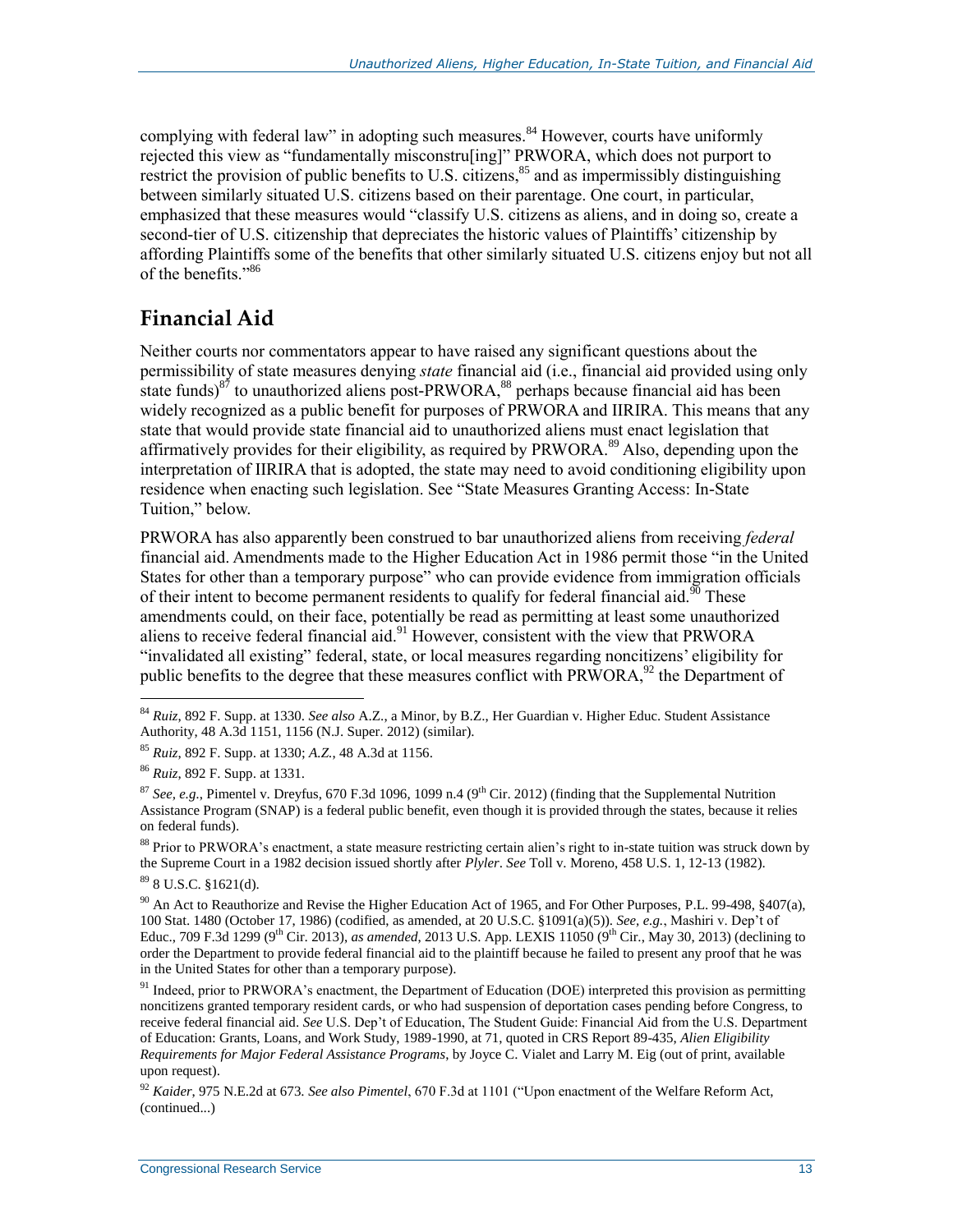Education has determined that only those aliens who fall within PRWORA's definition of *qualified alien* are eligible for federal financial aid.<sup>93</sup> This definition includes LPRs; aliens granted asylum; refugees; aliens paroled into the United States for a period of at least one year; aliens whose deportation is being withheld; aliens granted conditional entry; and Cuban and Haitian entrants.<sup>94</sup> All other aliens excluded from PRWORA's definition of "qualified alien," although certain aliens (e.g., those who have been subject to domestic violence) are treated as if they were qualified aliens for purposes of PRWORA.<sup>95</sup>

# **State Measures Granting Access**

State measures that would grant unauthorized aliens access to public institutions of higher education, in-state tuition, and financial aid would also appear to be generally permissible. Because access to public institutions of higher education has not been viewed as a public benefit for purposes of PRWORA, states may generally provide for unauthorized aliens' access without enacting legislation to this effect. In-state tuition and financial aid, in contrast, have generally been viewed as public benefits. This means that states must enact legislation that affirmatively provides for unauthorized aliens' eligibility for such benefits. Also, depending upon how IIRIRA is interpreted, states may need to base unauthorized aliens' eligibility on factors other than their residence in the state (e.g., high school attendance and graduation in the state).

### **Public Higher Education**

Under current law, states would not appear to be barred from granting unauthorized aliens access to public institutions of higher education. They would also not appear to be required to enact legislation that "affirmatively provides" for unauthorized aliens' eligibility on the ground that access to higher education has generally not been viewed as a public benefit for purposes of PRWORA. Some commentators have suggested that it should be viewed as such because institutions of higher education rely upon federal and state funds in educating students,<sup>96</sup> and the *LULAC* court characterized access to higher education as a public benefit in a decision issued

<sup>(...</sup>continued)

however, Washington's food stamp program automatically conformed to the new eligibility requirements concerning aliens."); Doe v. Wilson, 67 Cal. Rptr. 2d 187, 190 (Cal. App. 1997) (upholding regulations terminating a state program that benefitted unauthorized aliens because the program was "rendered immediately illegal by [PRWORA]"); Dep't of Health v. Rodriguez, 5 So. 3d 22 (Fla. App. 2009) (finding that the program in question was created prior to PRWORA and not subsequently reenacted, so its services could not be provided to unauthorized aliens).

<sup>93</sup> *See* U.S. Dep't of Education, Federal Student Aid Handbook, 2014-2015, Vol. 1, at 1-21 to 1-50, April 2013 (copy on file with the author). The difference between DOE's interpretation pre-PRWORA and that post-PRWORA could potentially be significant if Congress were to enact legislation that permitted unauthorized alien students to remain in the United States while their legalization is pending, but did not categorize them as qualified aliens.

<sup>94</sup> 8 U.S.C. §1641(b)(1)-(7).

<sup>95</sup> *See* 8 U.S.C. §1641(c).

<sup>96</sup> *See, e.g.*, Perla Trevizo, Georgia Bill Banning Illegal Immigrants from Public Colleges Advances, March 5, 2012, *available at* http://timesfreepress.com/news/2012/mar/05/georgia-bill-banning-illegal-immigrants-public-col/ ("Proponents argue that higher education is a federal public benefit because colleges and universities receive federal funding, and illegal immigrants aren't eligible for federal benefits."); George G. Cleveland & Chris Whitmire, *Bill Would Bar Illegal Immigrants from Public Colleges*, WINSTON-SALEM J., March 5, 2013, *available at*  http://www.journalnow.com/news/state\_region/article\_c4f5654e-8609-11e2-8279-001a4bcf6878.html; Jennifer L. Maki, *The Three R's: Reading, 'Riting, and Rewarding Illegal Immigrants: How Higher Education Has Acquiesced in the Illegal Presence of Undocumented Aliens in the United States*, 13 WM. & MARY BILL RTS. J. 1341 (2005).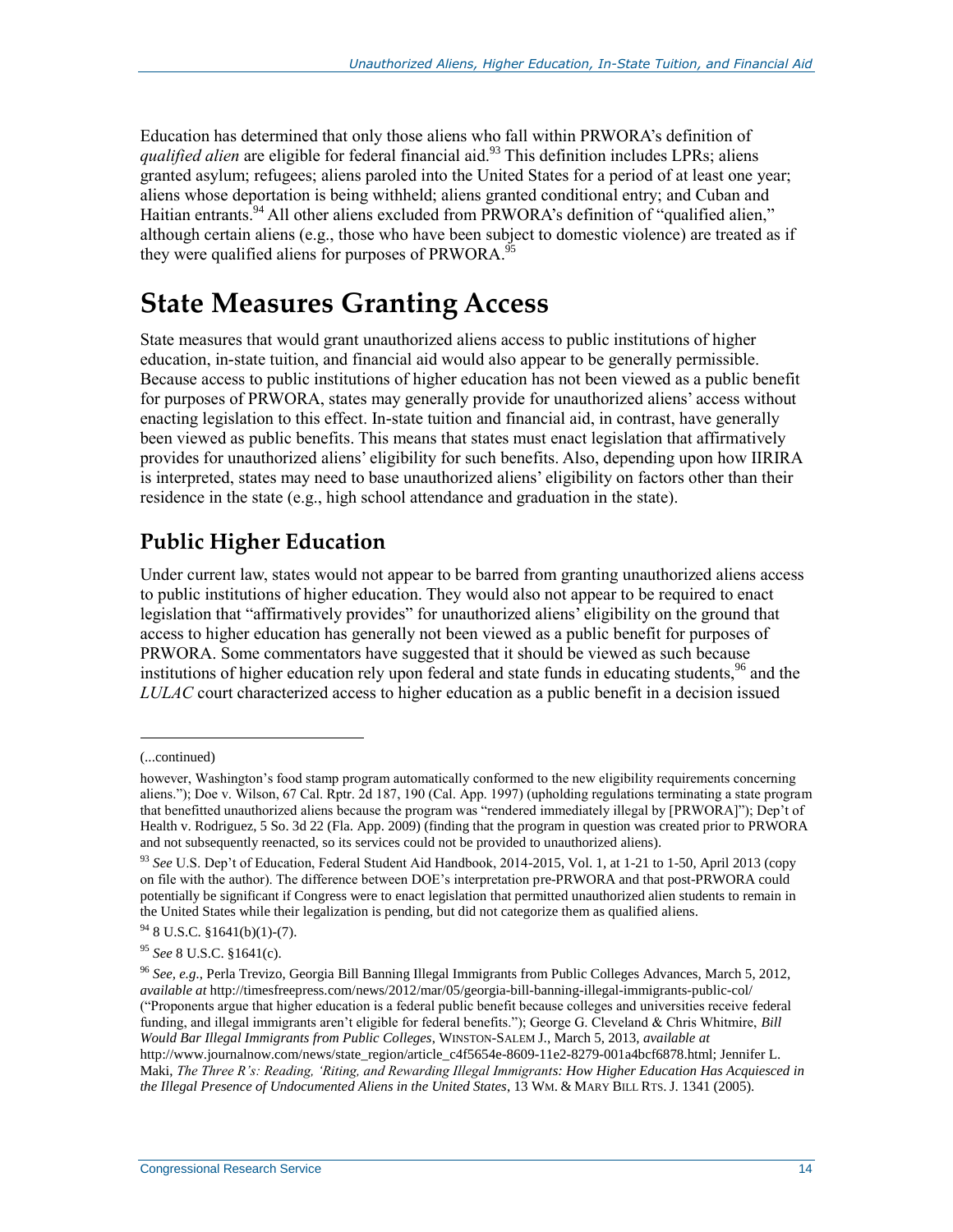shortly after PRWORA's enactment.<sup>97</sup> However, the *LULAC* court did not articulate any rationale for viewing access to higher education as a public benefit, and another district court subsequently adopted the opposite view based on the definition of *public benefit* given in federal law.<sup>98</sup> This definition encompasses "postsecondary education ... or other similar benefit[s] for which payments or assistance are provided to an individual, household, or family eligibility unit by [a government] agency ... or by appropriated funds."<sup>99</sup> In particular, the latter court noted that admission does not involve "payments" to students or their households.<sup>100</sup> Admission could arguably also be said not to constitute "assistance" if this term is interpreted in light of its "plain meaning" as "aid" or "help."<sup>101</sup> The case law generally construing the meaning of public benefit for purposes of PRWORA also suggests that access to public higher education is unlikely to be viewed as a public benefit. These cases have generally taken the term *public benefits* to refer to resources that "assist people with economic hardship,"<sup>102</sup> and could "create [an] incentive for illegal immigration."<sup>103</sup> An argument could be made that eligibility to enroll at a public institution of higher education does neither of these things. Eligibility to enroll, if acted upon, creates an obligation for the alien to pay, rather than provides for payment to the alien. Also, the availability of nonimmigrant visas for foreign students arguably lessens the need to enter or remain in the United States unlawfully in order to attend public institutions of higher education.<sup>104</sup>

#### <span id="page-17-0"></span>**In-State Tuition**

 $\overline{a}$ 

States would also not appear to be barred from providing in-state tuition to unauthorized aliens so long as the state complies with PRWORA and, potentially, IIRIRA in doing so. PRWORA generally prohibits states from providing public benefits to unauthorized aliens unless they enact legislation that "affirmatively provides" for unauthorized aliens' eligibility, and in-state tuition has generally been viewed as a public benefit for purposes of PRWORA. Some state statutes providing public benefits, such as in-state tuition, have been challenged on the grounds that the statute is barred by PRWORA because it does not expressly reference PRWORA, or clearly specify that "illegal aliens" are eligible, so as to "put the public on notice."<sup>105</sup> This view appears

<sup>97</sup> *LULAC*, 1998 U.S. Dist. LEXIS 3418, at \*24-\*26.

<sup>98</sup> *See, e.g.*, *Equal Access Educ.*, 305 F. Supp. 2d at 605 ("PRWORA does not govern college admissions for illegal aliens. As a result, not only has Congress failed to occupy completely the field of illegal alien eligibility for public postsecondary education, it has failed to legislate in this field at all.").

<sup>99</sup> 8 U.S.C. §1611(c)(1) (federal public benefits); 8 U.S.C. §1621(c)(1) (state and local public benefits). However, certain things are expressly excluded from these definitions (e.g., professional or commercial licenses for nonimmigrants with employment-based visas). *See* 8 U.S.C. §1611(c)(2)(A)-(C); 8 U.S.C. §1621(c)(2)-(3).

<sup>100</sup> *See, e.g.*, *Equal Access Educ.*, 305 F. Supp. 2d at 605.

<sup>101</sup> *See, e.g.*, Opinion No. 12-04, *supra* note 78, at 5 (relying on the "plain meaning" of *assistance* as "aid" or "help").

<sup>&</sup>lt;sup>102</sup> *Rajeh*, 813 N.E.2d at 707 (workers' compensation not a public benefit for purposes of PRWORA).

<sup>103</sup> *County of Alameda*, 2007 Cal. App. Unpub. LEXIS 7665, at \*10 ("child collection support services" and the issuance of a court order requiring child support payments not public benefits for purposes of PRWORA).

<sup>104</sup> *See* U.S. Citizenship & Immigration Services, Student and Exchange Visas, *available at* http://www.uscis.gov/ working-united-states/students-and-exchange-visitors (last accessed: March 14, 2014) (listing the various visas available to nonimmigrant students and their immediate family members).

<sup>105</sup> *Martinez*, 83 Cal. Rptr. at 1155-58. The appellate court in *Martinez* also viewed the California measure at issue as impliedly preempted by PRWORA because it stood as an obstacle to Congress's stated purposes in enacting PRWORA. *Id*. at 542-43. It based this conclusion, in part, on the congressional findings included in PRWORA, which state that "[i]t continues to be the immigration policy of the United States that (A) aliens within the Nation's borders not depend on public resources to meet their needs, but rather rely on their own capabilities and the resources of their families, their sponsors, and private organizations, and (B) the availability of public benefits not constitute an incentive for immigration to the United States." *See* 8 U.S.C. §1601(2)(A)-(B).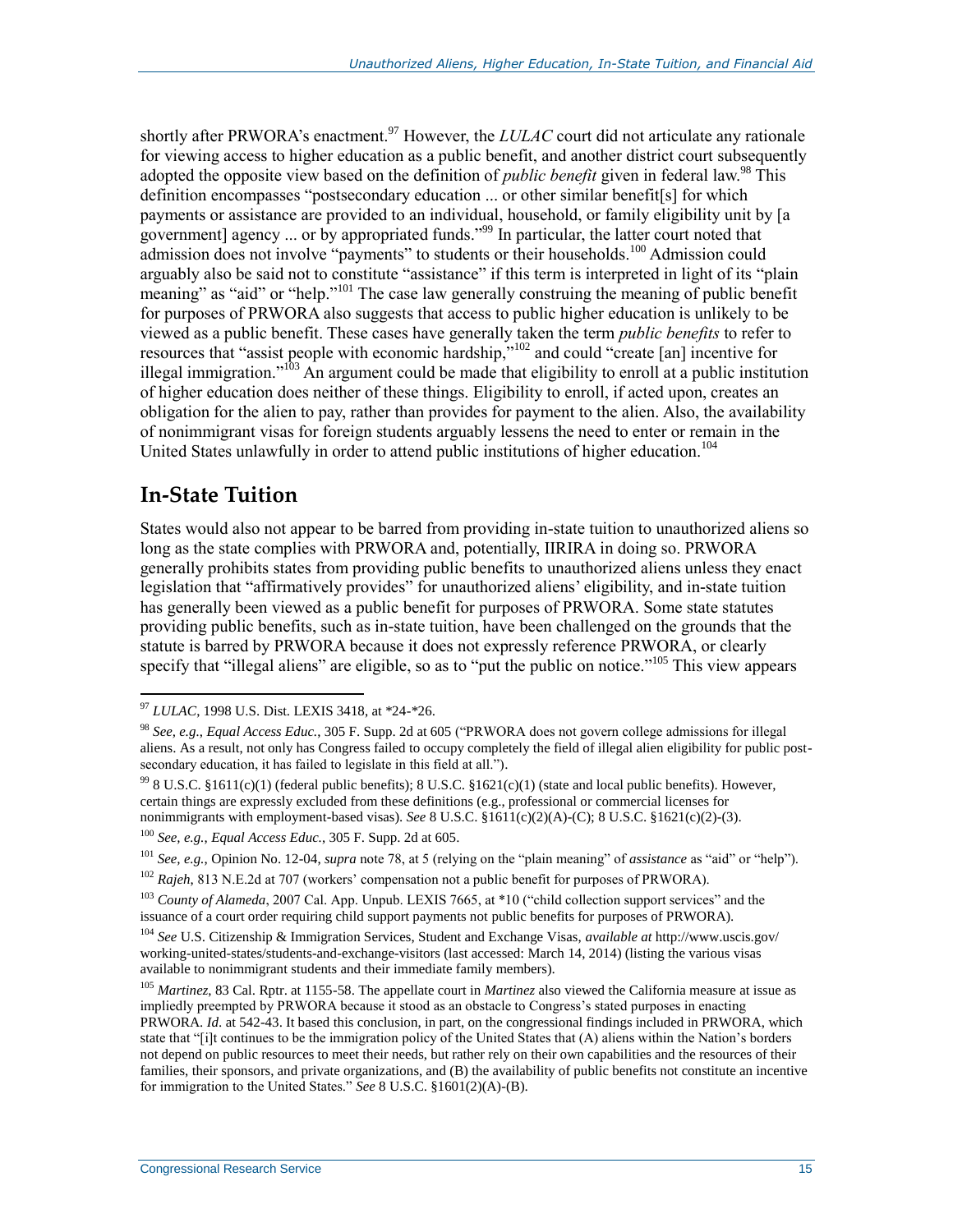to be based on the conference report accompanying PRWORA, which states that "[o]nly the affirmative enactment of a law by a ... legislature and signed by the Governor after the date of enactment of this Act, that references this provision, will meet the requirements of this section."<sup>106</sup> However, as enacted, PRWORA does not require that states refer either to PRWORA, or to an enactment benefitting "illegal aliens," and reviewing courts have found that there are no such requirements. In reaching this conclusion, the courts have noted that Congress has elsewhere required states to reference specific provisions of federal law when enacting particular measures, and PRWORA does not do so.<sup>107</sup> Thus, they concluded, Congress is presumed not to have intended to impose such a requirement with PRWORA. Courts have also found that nothing in PRWORA requires states to include in any enactments making unauthorized aliens eligible for public benefits language that "clearly put[s] the public on notice that tax dollars are being used to benefit illegal aliens,"<sup>108</sup> although one court did suggest that a state could not be said to have "affirmatively provided" for unauthorized aliens' eligibility if it were to "confer[] a benefit generally without specifying that its beneficiaries may include undocumented aliens."<sup>109</sup> At least one court has also found that state legislatures may delegate to administrative agencies or local governments the authority to determine whether unauthorized aliens are eligible for particular benefits.<sup>110</sup> However, the significance of these decisions in the higher education context may be limited by state statutes which require that new tuition classifications be created and/or approved by the legislature. $^{111}$ 

What, if any, limits IIRIRA may impose upon states enacting legislation that would provide for unauthorized aliens' eligibility for in-state tuition is less clear because the courts have taken different approaches in the two challenges decided, to date, to state laws permitting unauthorized aliens to receive in-state tuition based on high school attendance in the state. Some have suggested that these measures run afoul of IIRIRA insofar as they do not provide for all U.S. citizens and nationals to receive in-state tuition. However, in the most recent of these two cases, *Martinez v. Regents of the University of California*, the California Supreme Court upheld a California statute which provided that all students (other than nonimmigrant aliens) are exempt from paying nonresident tuition at public institutions of higher education if they attended high school in California for three or more years, graduate from a California high school or attain the equivalent thereof, and meet other criteria. A state appeals court had found that this statute ran

 $\overline{a}$ <sup>106</sup> *Personal Responsibility and Work Opportunity Reconciliation Act of 1996: Conference Report to Accompany H.R.* 3734, H.R. Rpt. 104-725, 104<sup>th</sup> Cong., 2<sup>d</sup> Sess., July 30, 1996, at 383.

<sup>107</sup> *Martinez*, 241 P.3d at 1296 ("Congress has shown it knows how to require a state specifically to reference a federal law when it wishes to do so, because it has done just that numerous times."); *Kaider*, 975 N.E.2d at 674 (similar).

<sup>108</sup> *Martinez*, 83 Cal. Rptr. at 544, *rev'd*, 241 P.3d at 1296; *Kaider*, 975 N.E.2d at 674.

<sup>&</sup>lt;sup>109</sup> *Martinez*, 241 P.3d at 1296. The court further found that resorting to the conference report and PRWORA's legislative history in construing "affirmatively provides" is inappropriate, since the plain meaning is clear. *Id*. at 1295. *See also Kaider*, 975 N.E.2d at 672.

<sup>110</sup> *Kaider*, 975 N.E.2d at 678. In other words, in the *Kaider* court's view, while PRWORA requires that legislation must be enacted that "affirmatively provides" for unauthorized aliens' eligibility for public benefits, it does not preclude the delegation of certain authority from the legislative branch to the executive branch, or from a state government to local governments. Other courts have taken similar views. *See, e.g.*, Cano v. Mallory Mgmt., 760 N.Y.S.2d 816 (2003) (even if ability to sue for negligence were a public benefit for purposes of PRWORA, the court could extend such benefits to unauthorized aliens); CRS Legal Sidebar WSLG1361, *State Court Decision Makes New York the 3rd State Where DACA Beneficiaries May Practice Law*, by Kate M. Manuel (discussing a New York state court decision which opined that PRWORA could be seen to raise constitutional issues insofar as it purported to require that particular actions be taken by a state legislature, as opposed to other branches of the state government).

<sup>111</sup> *See, e.g.*, Opinion No. 12-04, *supra* note 78 at 7 (noting the existence of such a statute in Colorado among the reasons that a community college system could not provide for in-state tuition for unauthorized aliens).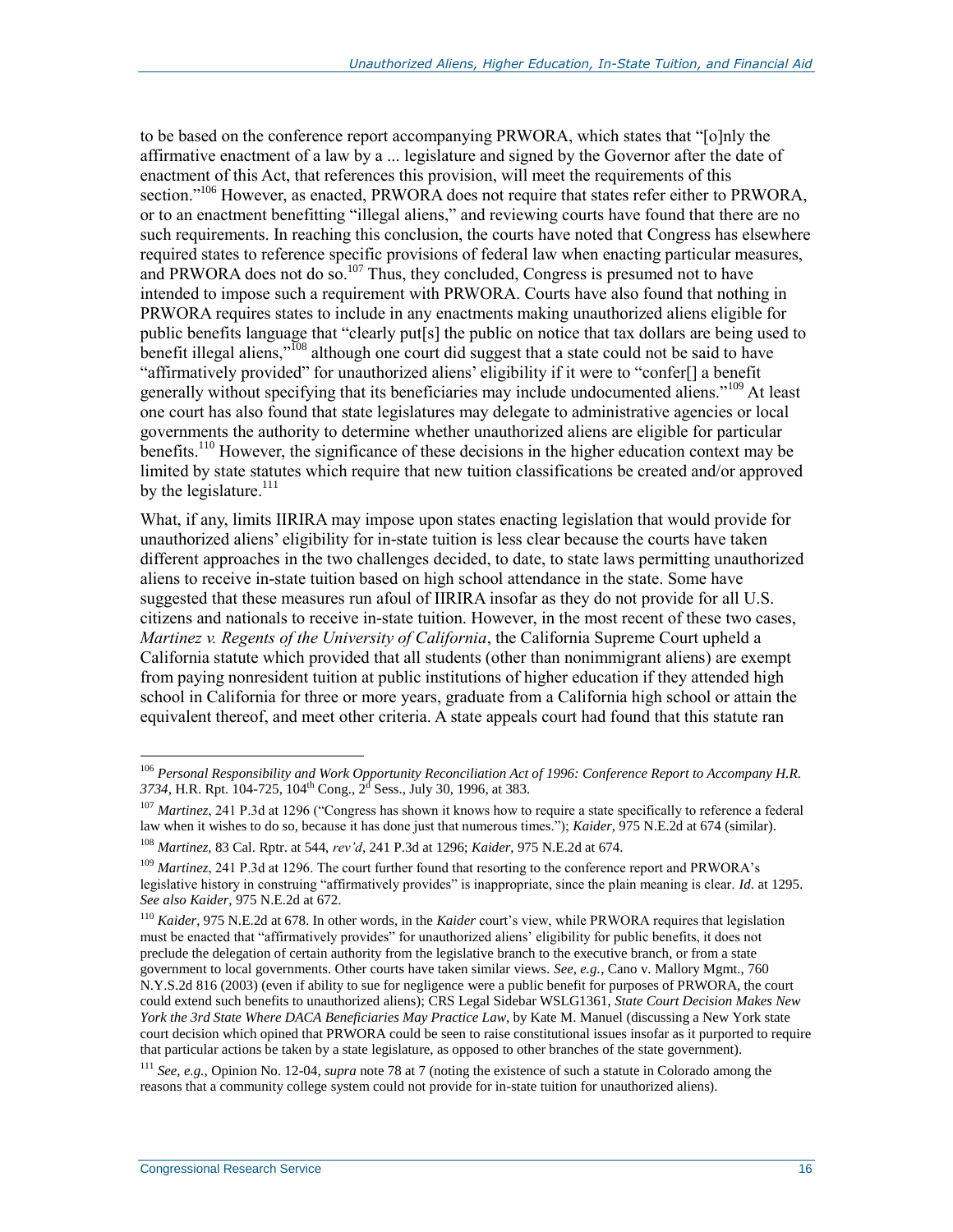afoul of IIRIRA because it effectively provided in-state tuition to unauthorized aliens based on their residence in the state, without also providing it to U.S. citizens and nationals residing in other states.<sup>112</sup> The California Supreme Court reversed, however, because the statute specifically conditioned eligibility for in-state tuition upon high school attendance and graduation within the state. Thus, the high court found that the measure did not conflict with IIRIRA since IIRIRA refers to in-state tuition based on residence, not based on high school attendance and graduation.<sup>113</sup> Further, because the high court viewed the statute as unambiguously providing for in-state tuition based on high school attendance and graduation, not residence, it declined to consider the legislative history materials that the appellate court had viewed as evidencing an intent to benefit unauthorized aliens.<sup>114</sup> However, the high court also expressed the view that, even if the legislative history were to reflect such an intent, there is "nothing ... legally wrong with the Legislature's attempt to avoid [IIRIRA] ... mere desire to avoid the restrictions provides no basis to overturn the [California statute]."<sup>115</sup>

<span id="page-19-0"></span>Previously, however, in *Day v. Sebelius*, the federal district court in Kansas dismissed a suit filed by out-of-state students alleging that a Kansas statute like the California one was barred by IIRIRA, on the grounds the students lacked standing and had no right to sue to enforce IIRIRA. Specifically, as to standing, the court found that the plaintiffs could not demonstrate that they were injured in fact by the Kansas statute, given that the statute did not apply to them, and they paid out-of-state tuition both before and after its enactment.<sup>116</sup> Similarly, the court found that IIRIRA did not create a private right of action, which means that individuals cannot sue to enforce it.<sup>117</sup> The court's decision was subsequently affirmed by a federal appeals court,<sup>118</sup> and the Supreme Court declined to grant certiorari.<sup>119</sup>

<sup>112</sup> *Martinez*, 83 Cal. Rptr. at 538-41.

<sup>113</sup> *Martinez*, 241 P.3d at 863-64 ("The fatal flaw in plaintiffs' argument concerning [IIRIRA] is their contention that [the California statute's] exemption from paying out-of-state tuition is based on residence. It is not. ... If Congress had intended to prohibit states entirely from making unlawful aliens eligible for in-state tuition, it could easily have done so."). Some commentators have faulted this interpretation, on the grounds that it "creates a semantic loophole so large that it swallows the rest of the statute. Under this strained reading of 8 U.S.C. §1623, Congress did not mind if states afford in-state tuition rates to illegal aliens as long as the word 'residence' was avoided." *Immigration Nullification*, *supra* note 11, at 510; Ralph W. Kasarda, *Affirmative Action Gone Haywire: Why State Laws Granting College Tuition Preferences to Illegal Aliens Are Preempted by Federal Law*, 2009 B.Y.U. EDUC. & L.J. 197 (2009); Kyle William Colvin, *In-State Tuition and Illegal Immigrants: An Analysis of Martinez v. Regents of the University of California*, 2010 B.Y.U. EDUC. & L. J. 392 (2010).

<sup>114</sup> *Martinez*, 241 P.3d at 865.

<sup>115</sup> *Id*. at 866.

 $116$  376 F. Supp. 2d. at 1033, 1039-40. Furthermore, the court noted that even if the plaintiffs had suffered an injury in fact, they still failed to demonstrate that a favorable court decision with respect to most of their claims would redress that injury because they would still have to pay out-of-state tuition if the Kansas statute were invalidated. *Id*. at 1034. Standing requirements, which are concerned with who is a proper party to raise a particular issue in the federal courts, derive from Article III of the Constitution, which confines the jurisdiction of federal courts to actual "Cases" and "Controversies." U.S. Const., art. III, §2, cl. 1. The case-or-controversy requirement has long been construed to restrict Article III courts to the adjudication of real, live disputes involving plaintiffs who have "a personal stake in the outcome of the controversy." Baker v. Carr, 369 U.S. 186, 204 (1962). Plaintiffs appearing before an Article III court must generally show three things in order to demonstrate standing: (1) they have suffered an "injury in fact" that is concrete and particularized; (2) the injury is fairly traceable to the challenged action of the defendant; and (3) the injury is likely to be redressed by a favorable decision. *See, e.g.*, Lujan v. Defenders of Wildlife, 504 U.S. 555, 560-61 (1992).

<sup>117</sup> *Day*, 376 F. Supp. 2d at 1039-40.

<sup>&</sup>lt;sup>118</sup> Day v. Bond, 500 F.3d 1127 (10<sup>th</sup> Cir. 2007).

<sup>119</sup> Day v. Bond, 554 U.S. 918 (2008).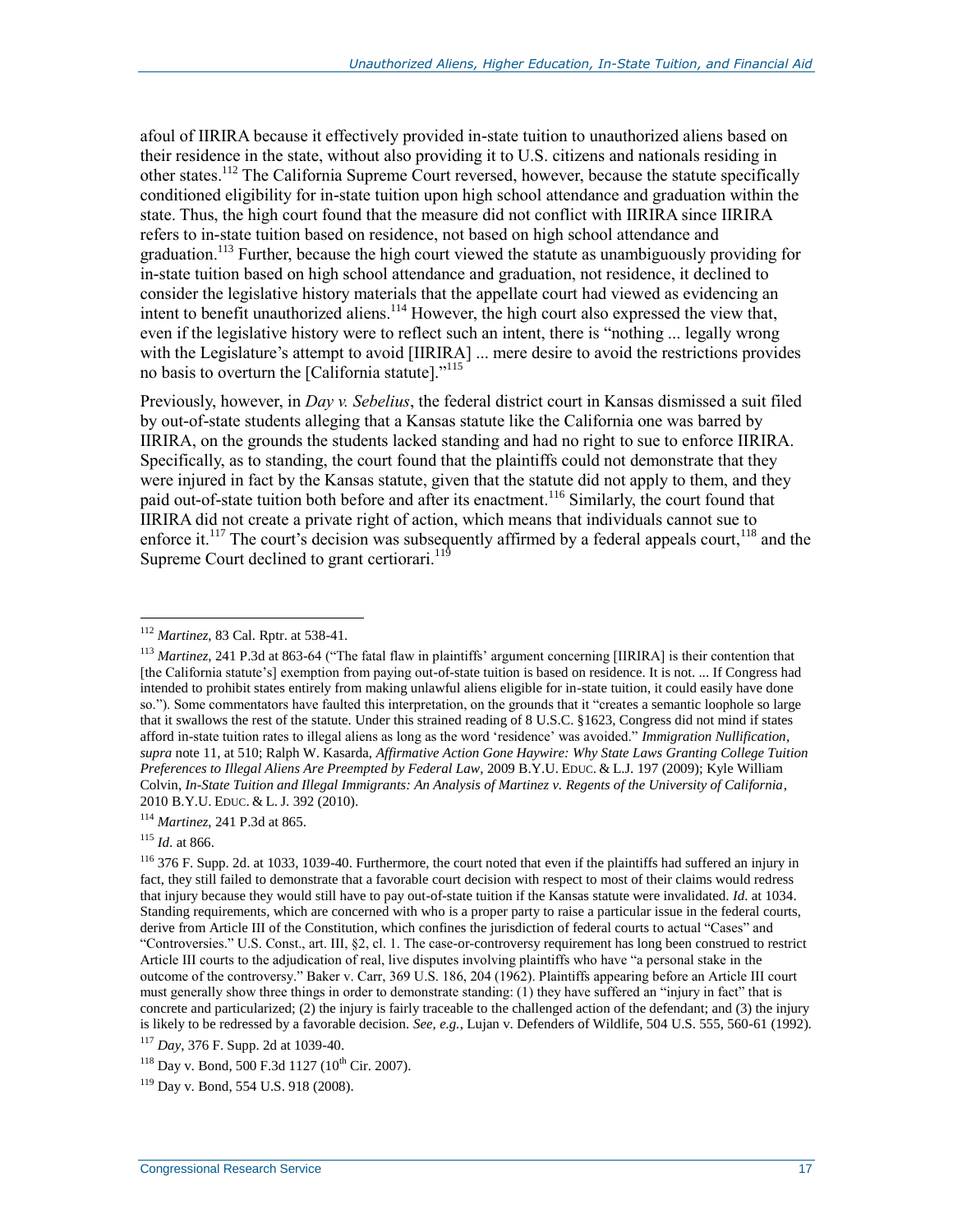Following the *Day* decision, the Washington Legal Foundation (WLF) filed several complaints with the Department of Homeland Security (DHS) alleging that certain in-state tuition laws violated IIRIRA. The WLF specifically called on DHS to enforce IIRIRA against states that offer in-state tuition to unauthorized aliens based on high school attendance in the state on the grounds that the *Day* court had found that private individuals cannot do so.<sup>120</sup> DHS does not appear to have responded publicly to these complaints, although it elsewhere expressed the view that states may decide whether to provide in-state tuition to unauthorized aliens.<sup>121</sup> However, recent litigation in state court has raised the possibility that private individuals could potentially bring suits challenging at least some state practices in providing in-state tuition to unauthorized aliens based on standing as state taxpayers.<sup>122</sup>

#### **Financial Aid**

 $\overline{a}$ 

Fewer states provide state financial aid to unauthorized aliens than provide in-state tuition,  $123$  and neither plaintiffs nor commentators appear to have raised significant issues regarding states providing for unauthorized aliens' eligibility for state financial aid, separate and apart from their eligibility for in-state tuition. However, in the event of such a challenge, it seems likely that state financial aid would be found to constitute a public benefit for purposes of PRWORA and IIRIRA for reasons previously discussed. Thus, state measures that would provide for unauthorized aliens' eligibility would generally be seen as permissible so long as the state enacts legislation that makes clear that unauthorized aliens are eligible.<sup>124</sup> The state may also need to provide for unauthorized aliens' eligibility upon some basis other than residence in the state, at least given one of the two interpretations of IIRIRA to date.<sup>125</sup>

<sup>&</sup>lt;sup>120</sup> Press Release, Washington Legal Foundation, WLF Files Civil Rights Complaint Against State of New York Regarding Benefits for Illegal Aliens (September 7, 2005); Press Release, Washington Legal Foundation, WLF Files Civil Rights Complaint Against State of Texas Regarding Benefits for Illegal Aliens (August 9, 2005) (copies on file with the author).

<sup>&</sup>lt;sup>121</sup> Letter from Jim Pendergraph, Executive Director, Office of State and Local Coordination, U.S. Immigration and Customs Enforcement, to Thomas J. Ziko, Special Deputy Attorney General, N.C. Dep't of Justice, July 9, 2008 (copy on file with the author).

<sup>&</sup>lt;sup>122</sup> See, e.g., Lone Star College Sys. v. Immigration Reform Coalition of Texas, No. 14-12-00819-CV, 2013 Tex. App. LEXIS 14411 (Tex. Ct. App., November 26, 2013). As a general matter, Texas recognizes taxpayer standing to sue to enjoin allegedly illegal expenditures of public funds without demonstrating a distinct injury. *See, e.g.*, Andrade v. Venable, 372 S.W.3d 134, 137 (Tex. 2012).

<sup>&</sup>lt;sup>123</sup> *Cf.* Arlene Russell, State Policies Regarding Undocumented College Students: A Narrative of Unresolved Issues, Ongoing Debate, and Missed Opportunities, A Higher Education Policy Brief, March 2011, at 4 (copy on file with the author) (noting that, as of the date of the brief, only two states provided unauthorized aliens with in-state tuition and state financial aid, while eight states provided in-state tuition, but not state financial aid). Since 2011, additional states have made provision for at least some unauthorized alien students to receive in-state tuition and, in some cases, financial aid. *See, e.g.*, Nat'l Conference of State Legislatures, Tuition Benefits for Immigrants, July 15, 2015, available at http://www.ncsl.org/research/immigration/tuition-benefits-for-immigrants.aspx ("Twenty states offer instate tuition to unauthorized immigrant students, 16 by state legislative action and four by state university systems."); David H.K. Nguyen & Zelideh R. Martinez Hoy, "*Jim Crowing" Plyler v. Doe: The Re-Segregation of Undocumented Students in American Higher Education through Discriminatory State Tuition and Fee Legislation*, 63 CLEV. ST. L. REV. 355 (2014/2015) (reporting five states as allowing state financial aid for unauthorized alien students).

<sup>124</sup> *See supra* notes 105-111 and accompanying text.

<sup>125</sup> *See supra* notes 112-119 and accompanying text.